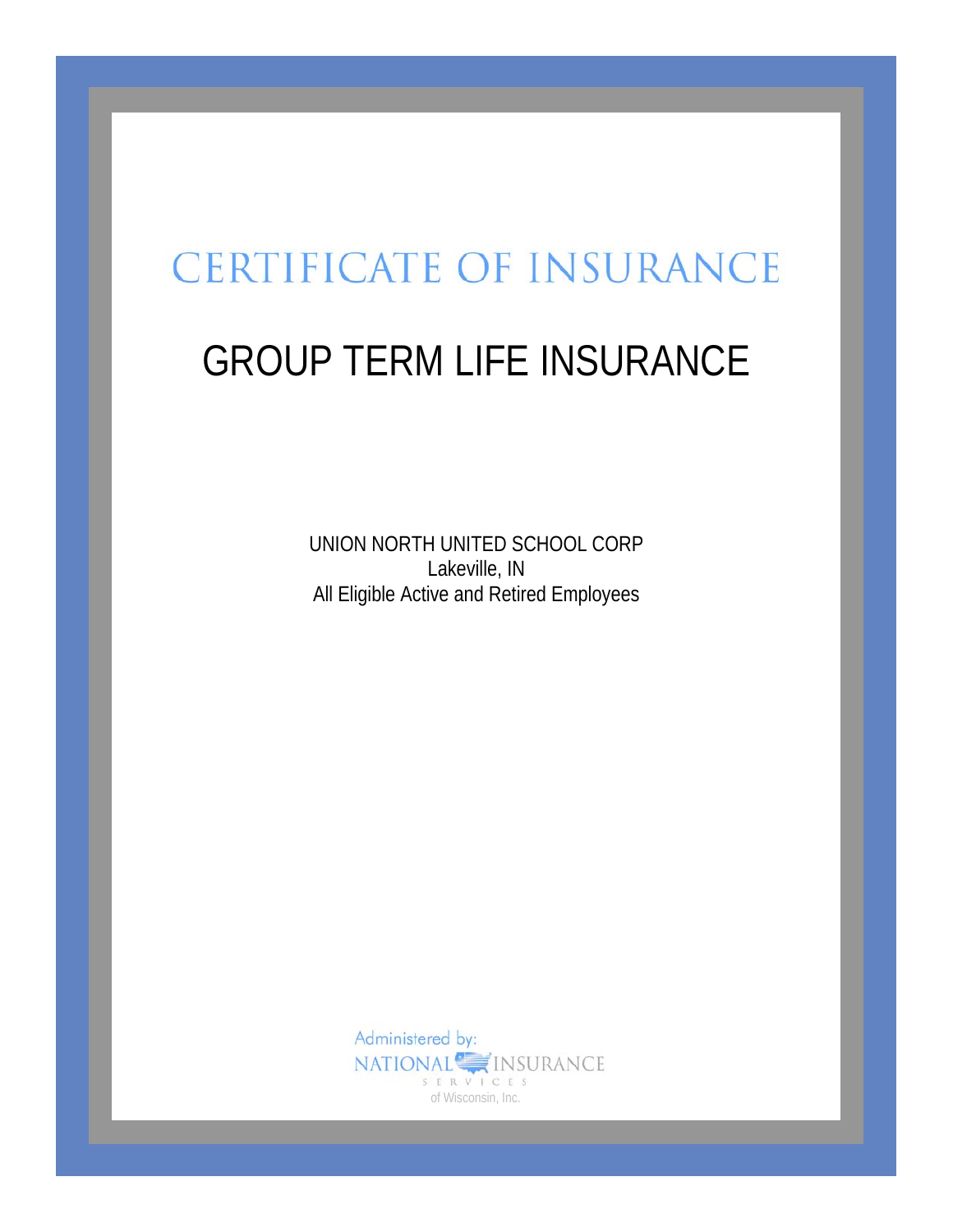# MADISON NATIONAL LIFE INSURANCE COMPANY, INC. **Mailing: PO Box 5008, Madison, WI 53705 • Phone: 1-800-356-9601 Home Office: 1241 John Q. Hammons Drive, Madison, WI 53717**

# **GROUP TERM LIFE INSURANCE CERTIFICATE OF INSURANCE**

# **PLEASE READ THIS CERTIFICATE CAREFULLY**

This Certificate of Insurance (hereinafter referred to as "Certificate") is evidence of insurance provided under the Group Policy issued to the Group Policyholder (hereinafter referred to as "Policyholder"). This Certificate describes the essential features of such insurance.

Madison National Life Insurance Company, Inc., in performing its obligations under the Group Policy, is acting only as a life insurer with respect to the Group Policy and is not in any way acting as a plan administrator, a plan sponsor or a plan trustee for the purposes of the Employee Retirement Income Security Act of 1974 (ERISA), as amended, or any other federal or state laws.

No coverage under the Group Policy is in effect until approved in writing by Us and issued and delivered to the Policyholder. All terms, conditions and other provisions of the Group Policy are governed by the laws of the state in which the Policyholder is located. All provisions on this and the following pages are part of this Certificate. The Group Policy is on file and available for review at the main office of the Policyholder.

The President and Secretary of Madison National Life Insurance Company, Inc witness this Certificate:

Larry R. Graber Alon Volen

President Secretary

Alon Volent

WARNING: Any person who knowingly, and with intent to injure, defraud or deceive any insurer, makes any claim for the proceeds of an insurance policy containing any false, incomplete or misleading information is guilty of a felony.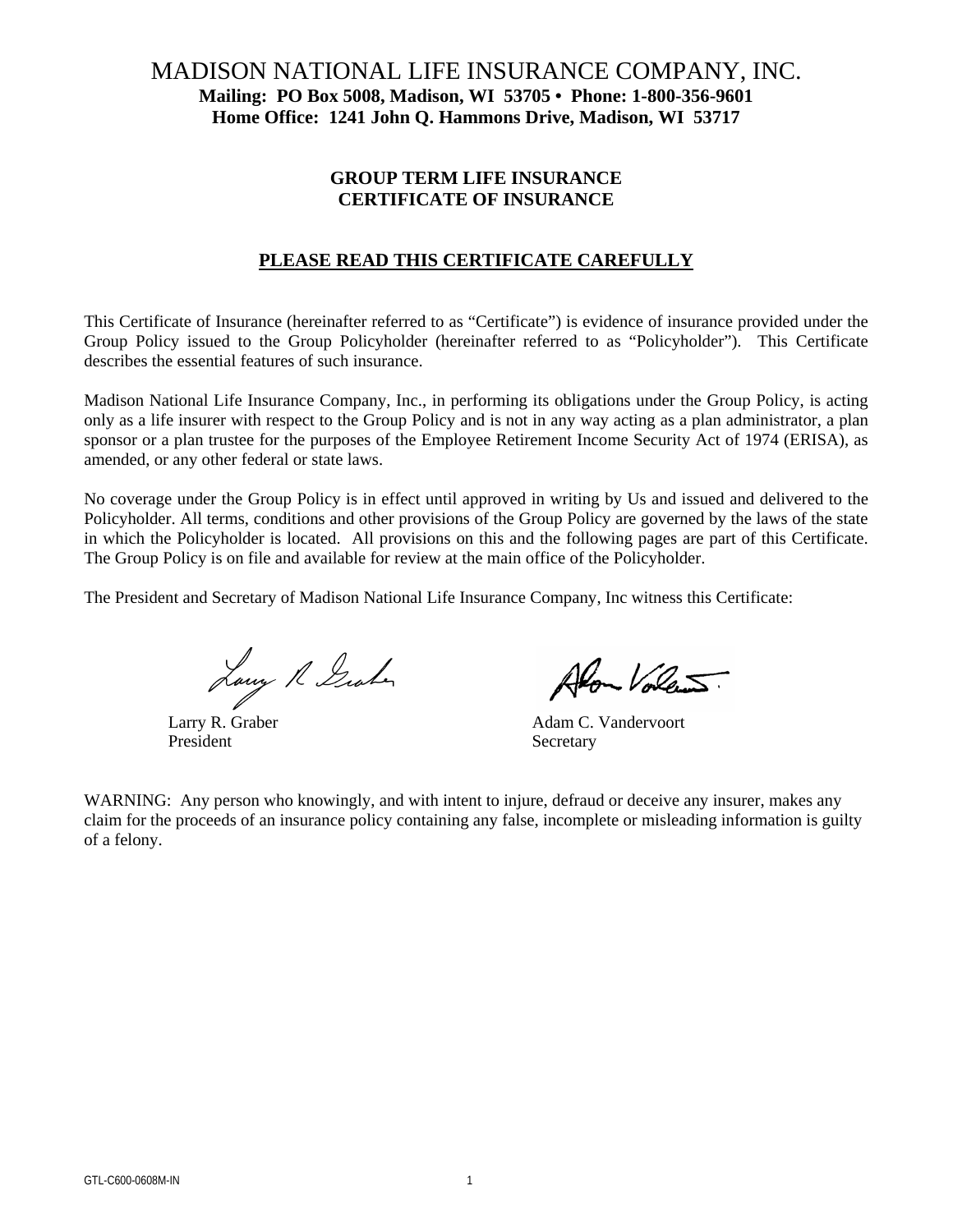# TABLE OF CONTENTS

| $\mathbf{I}$ . |  |  |
|----------------|--|--|
| $\Pi$ .        |  |  |
| III.           |  |  |
| IV.            |  |  |
| $V_{\cdot}$    |  |  |
| VI.            |  |  |
| VII.           |  |  |
| VIII.          |  |  |
| IX.            |  |  |
| $X_{\cdot}$    |  |  |
|                |  |  |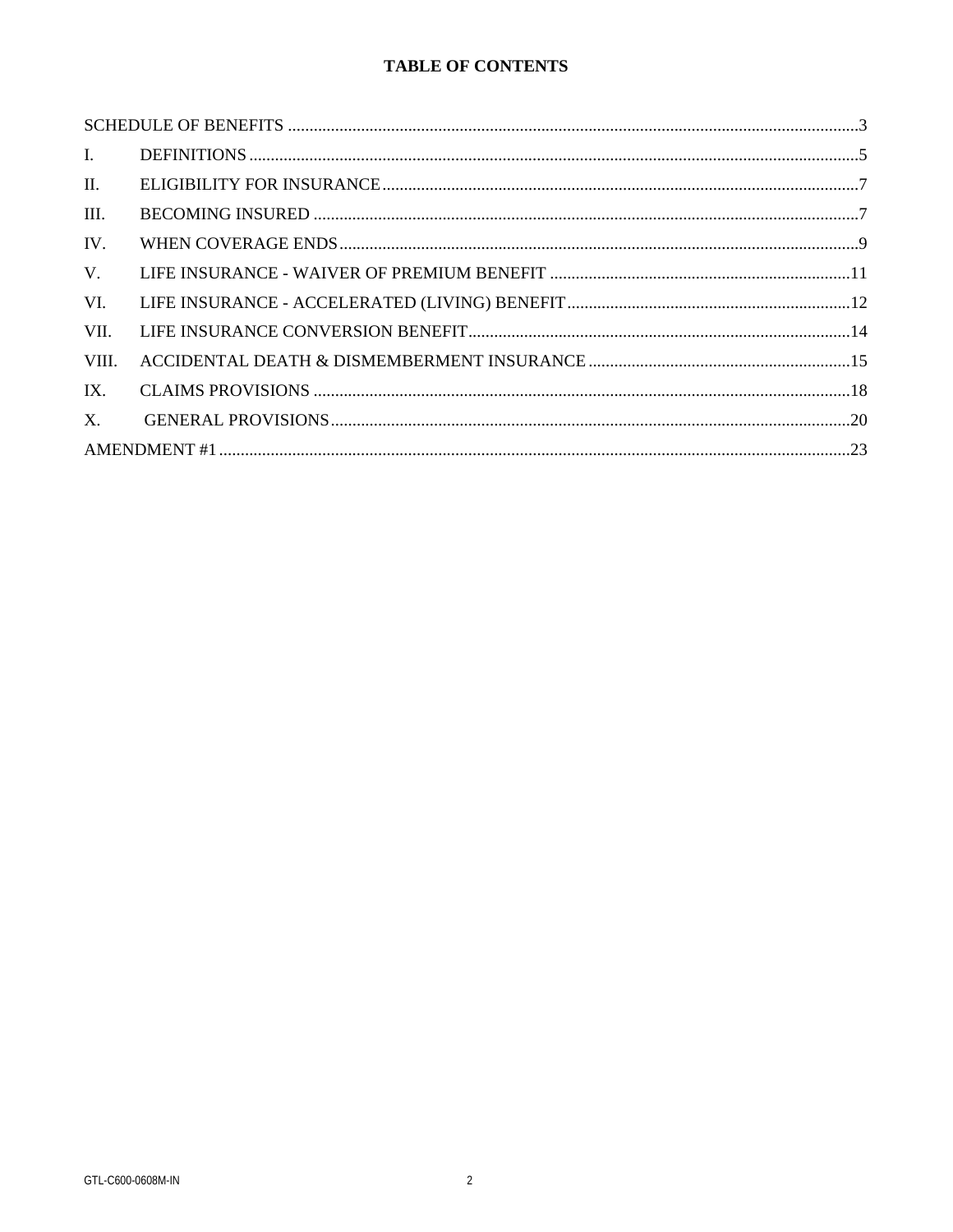# **SCHEDULE OF BENEFITS**

# A. Administrative

| 1. | Employer:                              | UNION NORTH UNITED SCHOOL CORP                                                                                                                                     |                                                                                                                                                                                                                                          |                                                                                                                      |
|----|----------------------------------------|--------------------------------------------------------------------------------------------------------------------------------------------------------------------|------------------------------------------------------------------------------------------------------------------------------------------------------------------------------------------------------------------------------------------|----------------------------------------------------------------------------------------------------------------------|
| 2. | Plan Number:                           | 3658                                                                                                                                                               |                                                                                                                                                                                                                                          |                                                                                                                      |
| 3. | Original Plan Effective Date:          |                                                                                                                                                                    | July 1, 2009                                                                                                                                                                                                                             |                                                                                                                      |
|    | Group Revision Date:                   |                                                                                                                                                                    | April 1, 2011                                                                                                                                                                                                                            |                                                                                                                      |
| 4. | Evidence of Insurability Requirements: | Applies to Late Enrollees, Increases in Benefits and<br><b>Amounts over Guarantee Issue Amounts</b>                                                                |                                                                                                                                                                                                                                          |                                                                                                                      |
| 5. | Eligible Class:                        | 02<br>Active, Full Time Principals and Assistant                                                                                                                   |                                                                                                                                                                                                                                          |                                                                                                                      |
|    |                                        |                                                                                                                                                                    | Principals                                                                                                                                                                                                                               |                                                                                                                      |
|    |                                        | 04                                                                                                                                                                 | Active, Full Time Superintendent hired on or<br>after January 1, 2006<br>05<br>All Other Eligible, Active Employees hired<br>prior to January 1, 2006<br>All Other Eligible, Active Employees hired on<br>06<br>or after January 1, 2006 |                                                                                                                      |
|    |                                        |                                                                                                                                                                    |                                                                                                                                                                                                                                          |                                                                                                                      |
|    |                                        |                                                                                                                                                                    |                                                                                                                                                                                                                                          |                                                                                                                      |
|    |                                        | 07                                                                                                                                                                 | All Active, Full Route Bus Drivers                                                                                                                                                                                                       |                                                                                                                      |
|    |                                        | 08                                                                                                                                                                 | Retirees                                                                                                                                                                                                                                 |                                                                                                                      |
| 6. | Minimum Hourly Work Requirement:       |                                                                                                                                                                    | 17.5 hours per week                                                                                                                                                                                                                      | (Class 05)                                                                                                           |
|    |                                        |                                                                                                                                                                    | 30 hours per week                                                                                                                                                                                                                        | (Classes 02, 04 & 06)                                                                                                |
|    |                                        |                                                                                                                                                                    | 2 hours per week                                                                                                                                                                                                                         | (Class 07)                                                                                                           |
|    |                                        | None                                                                                                                                                               |                                                                                                                                                                                                                                          | (Class 08)                                                                                                           |
| 7. | Waiting Period for Insurance Coverage: | None                                                                                                                                                               |                                                                                                                                                                                                                                          | (Classes 02 & 04 - 08)                                                                                               |
| 8. | New Employee Eligibility Date:         | Period                                                                                                                                                             | First of month following completion of the Waiting                                                                                                                                                                                       | (Classes 02 & 04 - 07)                                                                                               |
|    |                                        |                                                                                                                                                                    | Date of Retirement                                                                                                                                                                                                                       | (Class 08)                                                                                                           |
| 9. | Leaves / Layoffs:                      |                                                                                                                                                                    | while on Paid or Unpaid Leave of Absence.<br>$02 & 04 - 07$                                                                                                                                                                              | Coverage with premium payment while on FMLA leave;<br>Coverage with premium payment for up to 12 months<br>(Classes) |
|    | 10. Employee Premium Contribution      |                                                                                                                                                                    |                                                                                                                                                                                                                                          |                                                                                                                      |
|    | <b>Employee Basic Insurance:</b>       |                                                                                                                                                                    | \$1.00 per employee per year (Classes $02 \& 04 - 07$ )                                                                                                                                                                                  |                                                                                                                      |
|    | Retiree Insurance:                     | 100%                                                                                                                                                               |                                                                                                                                                                                                                                          | (Class 08)                                                                                                           |
|    | 11. Participation Requirements         |                                                                                                                                                                    |                                                                                                                                                                                                                                          |                                                                                                                      |
|    | <b>Employee Basic Insurance:</b>       | 100%                                                                                                                                                               |                                                                                                                                                                                                                                          | (Classes 02 & 04 - 07)                                                                                               |
|    | Retiree Insurance:                     | None                                                                                                                                                               |                                                                                                                                                                                                                                          | (Class 08)                                                                                                           |
|    | 12. Insurance Reduction Schedule       |                                                                                                                                                                    |                                                                                                                                                                                                                                          |                                                                                                                      |
|    | Employee Basic Insurance:              | No Reductions. Basic Life and AD&D Insurance<br>terminates at retirement, unless eligible for Retiree<br>Basic Life and AD&D Insurance. (Classes 02 & 04 -<br>(07) |                                                                                                                                                                                                                                          |                                                                                                                      |
|    | Retiree Insurance:                     |                                                                                                                                                                    | No Reductions. Retiree Basic Life and AD&D<br>Insurance terminates upon the Retired Employee's<br>attainment of age 65                                                                                                                   | (Class 08)                                                                                                           |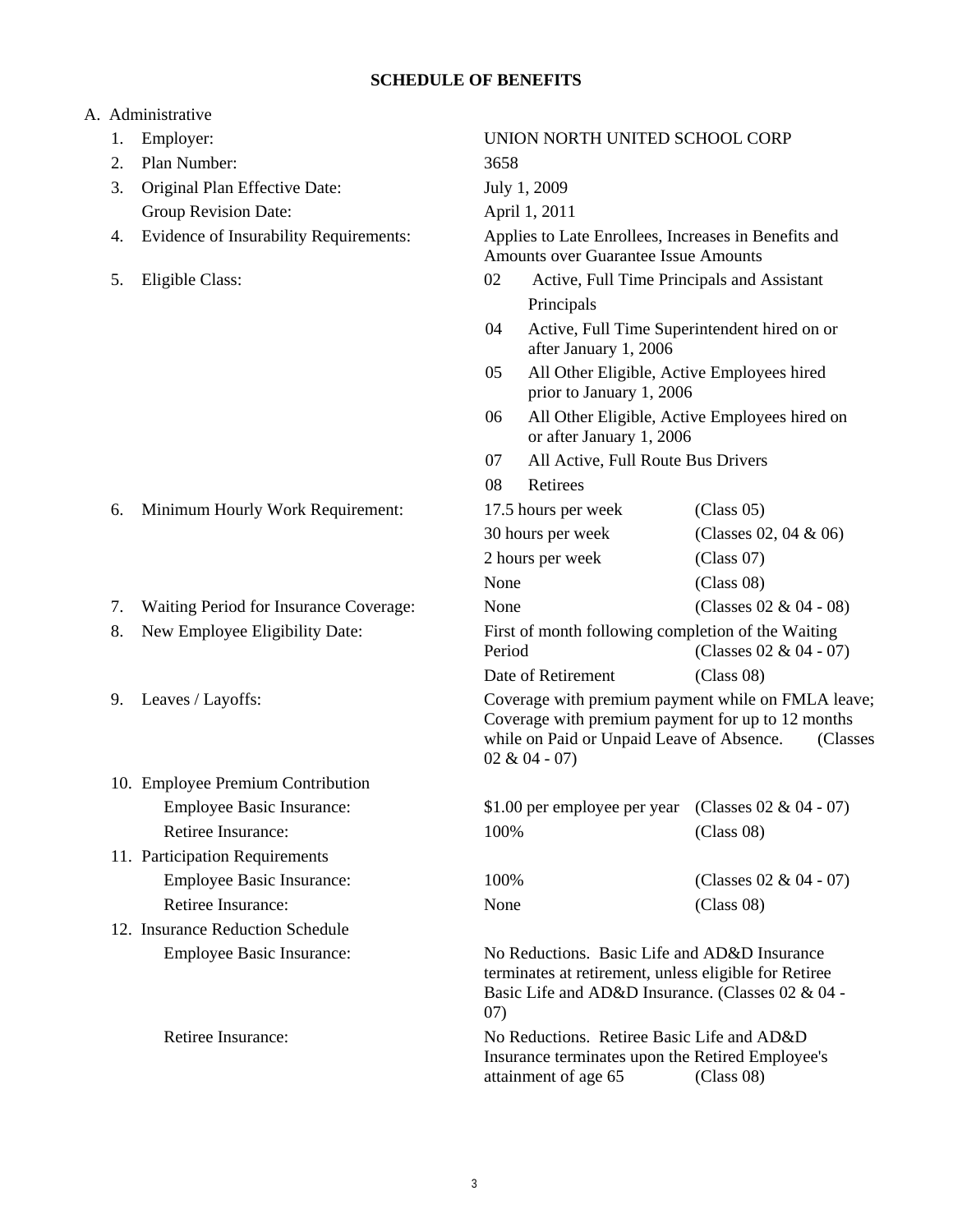|                          | B. Basic Life Insurance                                                                                                   |                                                                                             |                                     |
|--------------------------|---------------------------------------------------------------------------------------------------------------------------|---------------------------------------------------------------------------------------------|-------------------------------------|
|                          | <b>Employee Basic Life:</b>                                                                                               | \$50,000<br>\$200,000                                                                       | (Classes 02, 05 - 07)<br>(Class 04) |
|                          | Guarantee Issue:                                                                                                          | \$50,000<br>\$125,000                                                                       | (Classes 02, 05 - 07)<br>(Class 04) |
|                          | C. Retiree Life Insurance                                                                                                 |                                                                                             |                                     |
|                          | Retiree Basic Life:<br>Guarantee Issue:                                                                                   | <b>Pre-Retirement Amount</b><br>Pre-Retirement Amount                                       | (Class 08)<br>(Class 08)            |
| $\mathbf{1}$<br>2.<br>3. | C. Additional Benefits<br><b>Conversion of Insurance Benefit:</b><br><b>Waiver of Premium Benefit:</b><br>Living Benefit: | Included for all Classes<br>Included for Classes $02 & 04 - 07$<br>Included for all Classes |                                     |
| $\mathbf{1}$             | D. Accidental Death and Dismemberment (AD&D) Insurance<br>Basic AD&D Insurance                                            |                                                                                             |                                     |
|                          | Employee Basic AD&D Insurance:<br>Guarantee Issue:                                                                        | \$50,000<br>\$200,000                                                                       | (Classes 02, 05 - 07)<br>(Class 04) |
|                          |                                                                                                                           | \$50,000<br>\$125,000                                                                       | (Classes 02, 05 - 07)<br>(Class 04) |
| 2.                       | Retiree Accidental Death and Dismemberment (AD&D) Insurance                                                               |                                                                                             |                                     |
|                          | Retiree Basic AD&D Insurance:<br>Guarantee Issue:                                                                         | <b>Pre-Retirement Amount</b><br><b>Pre-Retirement Amount</b>                                |                                     |
|                          | $F$ Additional $\Delta D\&D$ Renefits                                                                                     |                                                                                             |                                     |

#### E. Additional AD&D Benefits

| 1. Disappearance Benefit:         | <b>Included for all Classes</b> |
|-----------------------------------|---------------------------------|
| 2. Felonious Assault Benefit:     | Included for all Classes        |
| 3. Seat Belt Benefit:             | Included for all Classes        |
| 4. Air Bag Benefit:               | Included for all Classes        |
| 5. Spouse Training Benefit:       | Included for all Classes        |
| 6. Education Benefit:             | Included for all Classes        |
| 7. Repatriation Benefit:          | Included for all Classes        |
| 8. Fare Paying Passenger Benefit: | Included for all Classes        |
| 9. Day Care Benefit:              | Included for all Classes        |

GTL-C700-0608-IN Rev. 2/22/12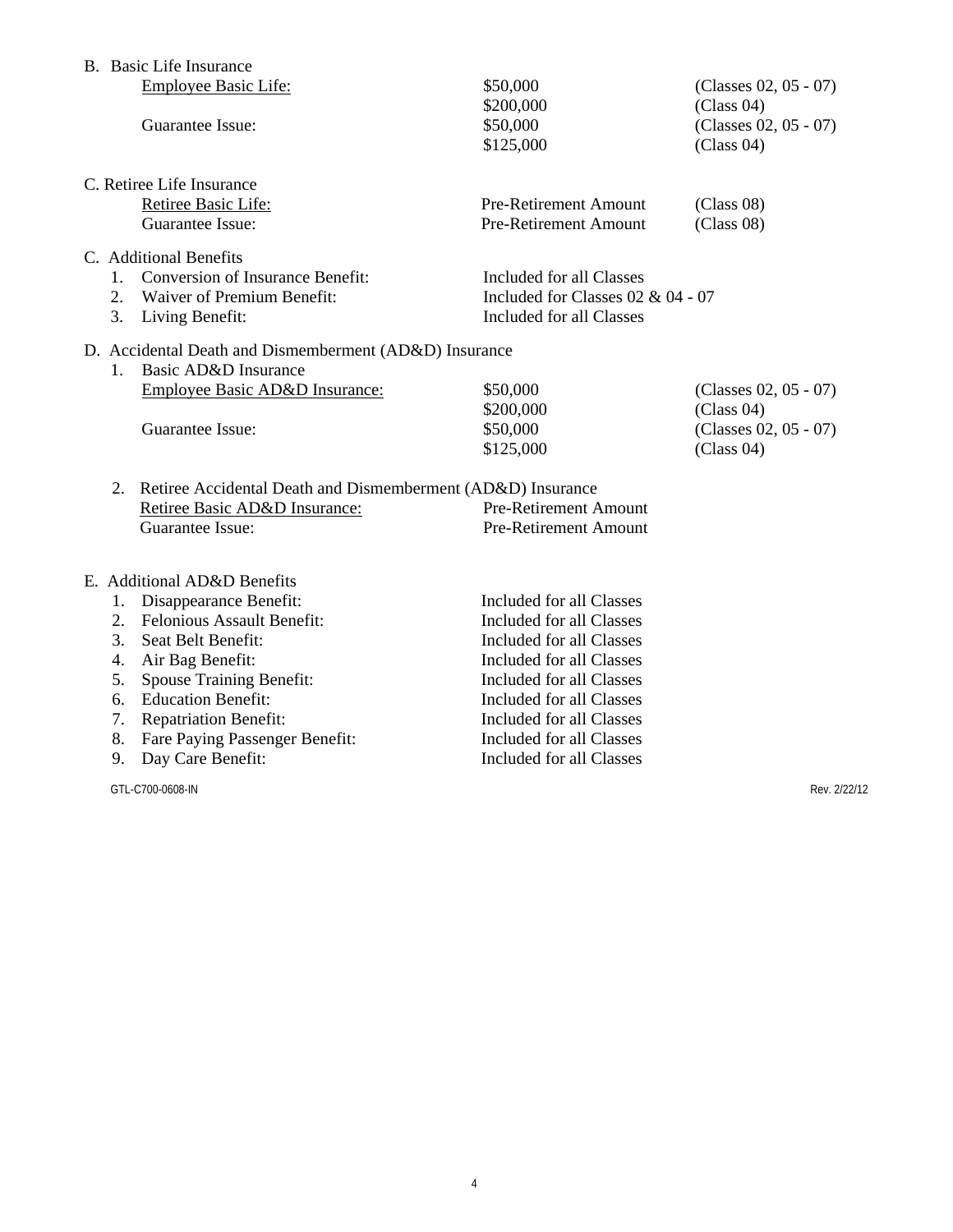# **I. DEFINITIONS**

**Active Work** and **Actively at Work** are defined in the "Eligibility for Insurance" section.

**Active Pay Status** means a period of time during which You are: (a) not Actively at Work, but continue to receive Your regular salary because Your absence is due to sick leave, compensatory leave, approved worker compensation or other approved leave described in the applicable collective bargaining agreement; or (b) not Actively at Work, but in a status (paid or unpaid) recognized under statute/Board policy or the applicable collective bargaining agreement for which the Policyholder is obligated to provide coverage or make coverage available.

**Annual Salary:** Your current salary or wage from your Employer for the previous twelve months. Annual Salary does not include extra pay, commissions, bonuses, overtime pay or any other extra compensation.

**Contributory** means that You pay all or a portion of the premium for insurance.

**Disabled** or **Disability** means that as a result of Physical Disease or Injury, you are unable to perform with reasonable continuity a majority of the material duties of any occupation for which you are qualified by education, training and experience, and you are under the Regular Care and Attendance of a Physician.

**Eligible Class** means an employment classification defined by the Employer and specified in the "Schedule of Benefits." You must be a member of an Eligible Class in order to be eligible for insurance under the Group Policy.

**Eligible Dependent** is defined in the "Eligibility for Insurance" section.

**Eligible Employee** is defined in the "Eligibility for Insurance" section.

**Employee** is defined in the "Eligibility for Insurance" section.

**Employer** means an Employer (including approved affiliates and subsidiaries) participating in the Policyholder Trust to whom We have assigned a Plan Number and issued a Joinder Agreement.

### **Evidence of Insurability**

- 1. Providing Evidence of Insurability means that a person applying for coverage under the Group Policy must:
	- a) complete and sign Our Evidence of Insurability application and return the original application to Us. The application must be received by Us no later than 60 days from the date of signing; and
	- b) authorize Us to obtain information about the applicant's health; and
	- c) undergo a physical examination, if required by Us, which may include diagnostic testing; and
	- d) provide any additional information about the applicant's insurability that We may reasonably require.
- 2. If any applicant is required to provide Evidence of Insurability, the applicant will be responsible for all costs associated with providing Evidence of Insurability.
- 3. In each case where Evidence of Insurability is required, We base Our decision whether to approve coverage on the information provided during the underwriting process. If We learn that the information relied on to approve coverage was incorrect, or that relevant information was omitted, We may retroactively rescind coverage and deny claims.

**Group Policy (Policy)** means the group insurance Policy issued by Us to the Policyholder under a specified Plan Number.

**Guarantee Issue** is the amount of coverage provided which is not subject to Evidence of Insurability.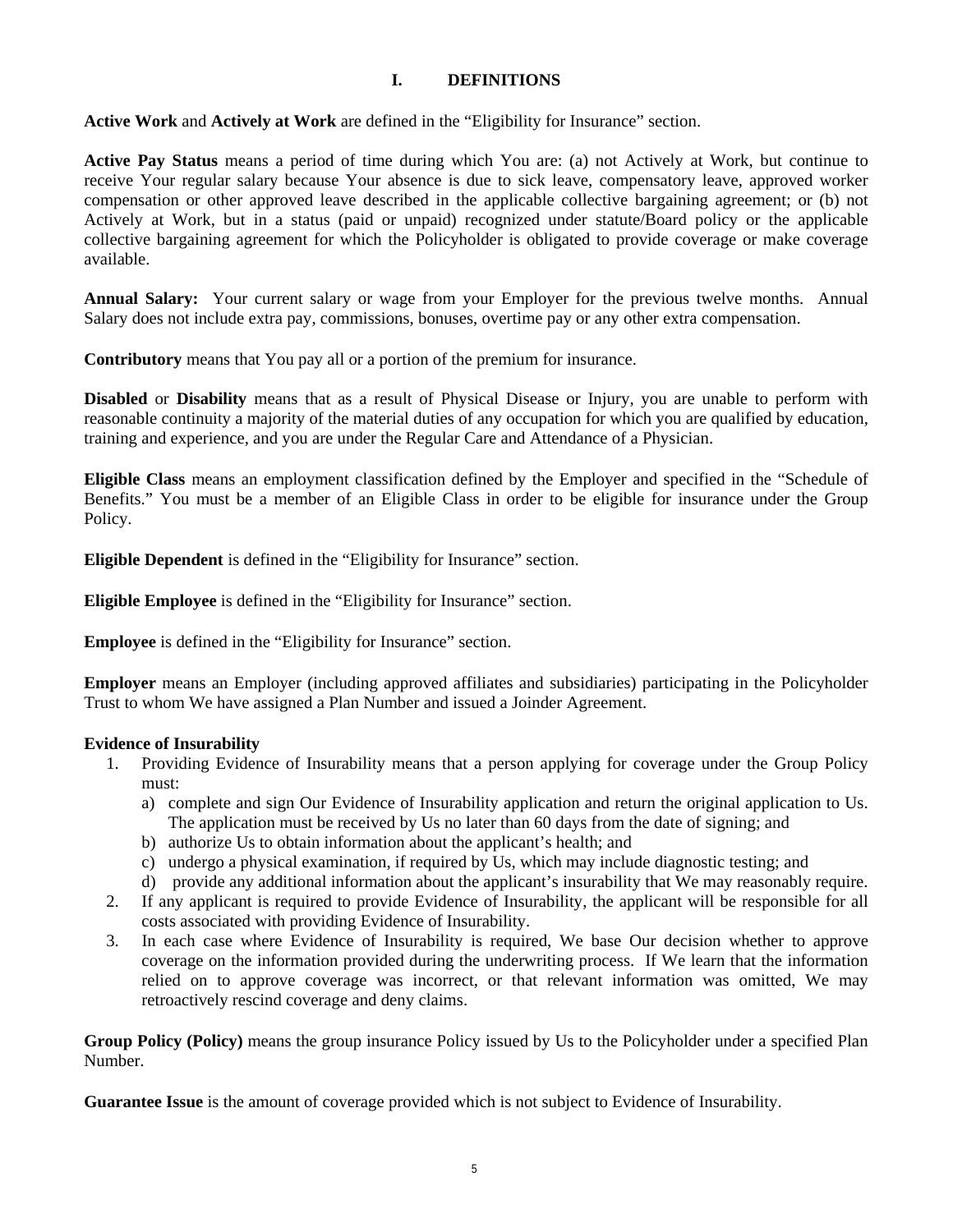**Hospital** means a legally operated Facility providing full-time medical care and treatment under the direction of a full-time staff of licensed Physicians, but not including rest homes, nursing homes, convalescent homes, homes for the aged and facilities primarily affording custodial, educational, or rehabilitative care.

**Injury:** Bodily Injury due to an Accident which: (1) results directly and independently of disease, bodily infirmity or any other causes; (2) solely, directly and independently of all other causes results in medical expense; (3) occurs after the effective date of the Insured Person's coverage; and (4) occurs while the Insured Person's coverage is in force. All Injuries sustained in any one Accident, including all related conditions and recurrent symptoms of these Injuries, are considered a single Injury.

**Insured Person** means an Eligible Employee, Eligible Dependent or Eligible Retiree whose coverage is in effect under the Group Policy

**Joinder Agreement** means the document entered into between the Policyholder and the Employer describing the coverage requested by the Employer with respect to its Employees, which has been approved by Us and assigned a Plan Number.

**Late Enrollee** means an Employee or Dependent who applies for coverage under the Group Policy more than 31 days after becoming an Eligible Employee or Eligible Dependent.

**Limiting Age** means the Child age(s) shown in the definition of Child in the Eligibility for Insurance section.

**Noncontributory** means the Employer pays the entire premium for insurance.

**Physical Disease** means a Physical Disease entity or process that produces structural or functional changes in the body as diagnosed by a Physician. Physical Disease includes pregnancy.

**Physician** means a licensed medical professional under the laws of a state of the United States of America, acting within the scope of such license, who is permitted by law to prescribe medications and practice independent of supervision.

For the purpose of this Group Policy, Physician will not include the Insured Person's Spouse, parent, brother, sister, or Child, including these members of a Spouse's family.

**Plan Effective Date** means the date on which the Group Policy, with respect to the Employer, becomes effective.

**Plan Number** means the number used by Us to reference an Employer and the terms of coverage specified under the Group Policy and Joinder Agreement.

**Prior Plan** means the Employer's group life insurance plan in effect on the day immediately preceding the Plan Effective Date.

**Proof of Loss** is defined in the "Claims Provisions" section.

**Regular Care and Attendance** means observation and treatment by a Physician as required by current standards of medicine for the Injury or Physical Disease causing a Disability, but in any event not less than one such observation per year.

**Retire** and **Retirement Date** means the earlier of:

- 1. the date You Retire as such term is defined by Your Employer;
- 2. the date You receive or become eligible to receive, as defined by the Employer, retirement benefits under any pension plan to which the Employer contributes,
- 3. or the date You receive or become eligible to receive retirement benefits under, and as defined by, any state or federal retirement plan or under the Social Security Act or Railroad Retirement Act.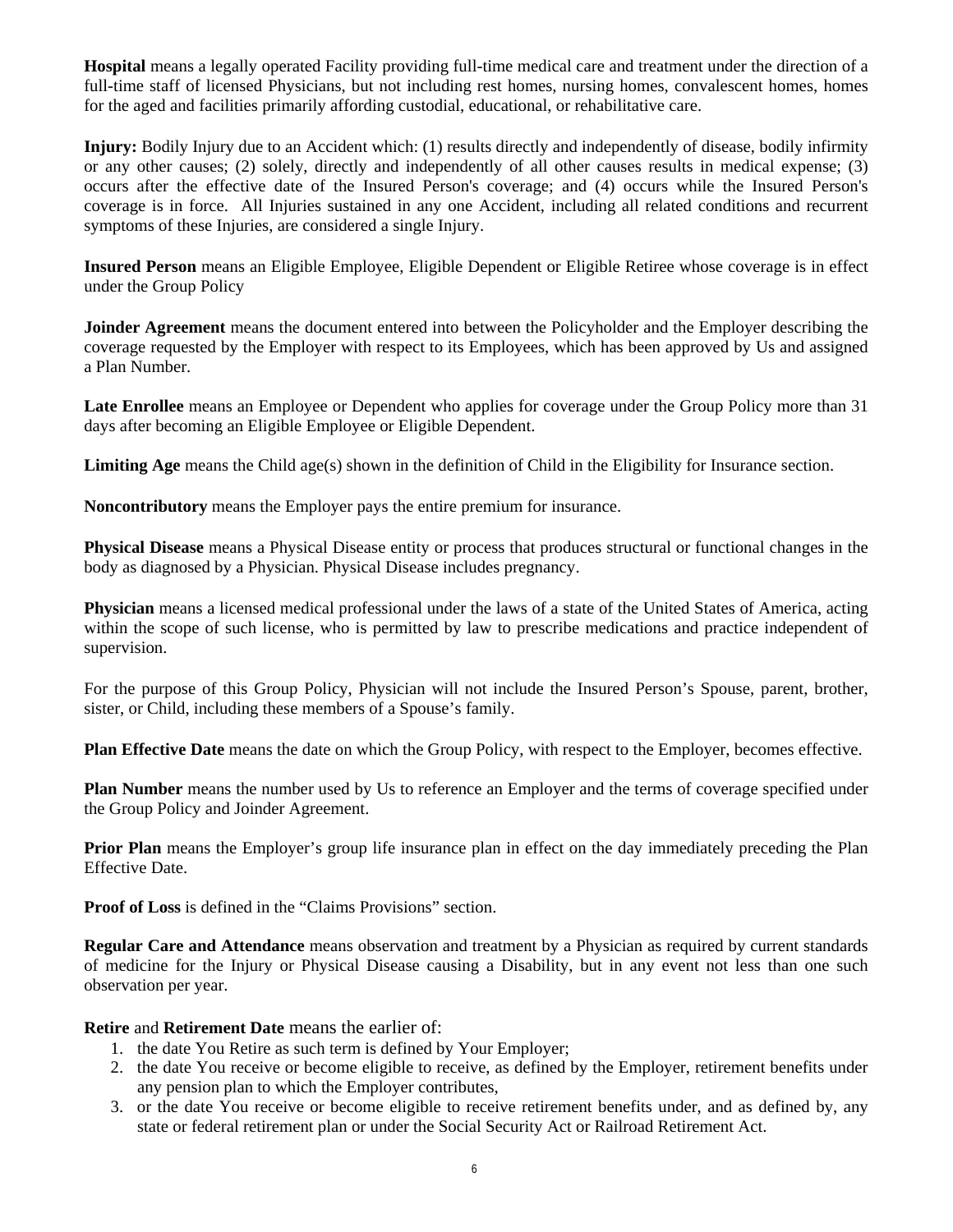4. the date You reach the age defined in the "Schedule of Benefits".

**You** and **Your** means the Eligible Employee.

**Waiting Period for Insurance Coverage** is defined in the "Eligibility for Insurance" and "Schedule of Benefits".

**We, Us** and **Our** means Madison National Life Insurance Company, Inc.

GTL-C600-0608M-IN-(0409)

# **II. ELIGIBILITY FOR INSURANCE**

# A. Employee Life Insurance Eligibility.

- 1. Employee Basic Life Insurance. To be eligible for Employee Basic Life Insurance under the Group Policy, You must satisfy the following requirements:
	- a) You must be an **Eligible Employee**.
		- (1) Employee means an individual who works for the Employer as a member of an Eligible Class and who is reported on the Employer's records for Social Security and tax withholding purposes. Employee also includes individuals in Active Pay Status.
	- b) You must be a citizen or legal resident of the United States of America or one of its territories.
	- c) You must be Actively at Work and capable of sustained Active Work.
		- (1) **Active Work** and **Actively at Work** mean working at Your Employer's usual place of business, and satisfying the Minimum Hourly Work Requirement. Actively at Work will include regularly scheduled days off, holidays, or vacation days, so long as You are capable of sustained Active Work on those days or in Active Pay Status.
		- (2) Minimum Hourly Work Requirement means the work hours over a specified time period that are required of You by Your Employer in order to be eligible for coverage. Your Minimum Hourly Work Requirement is specified in the "Schedule of Benefits".
		- (3) The Active Work requirement is waived during the time You are approved for benefits under the "Waiver of Premium Benefit" section.
	- d) You must have satisfied Your Waiting Period for Insurance Coverage.
		- (1) Waiting Period means the period of time that You must be Actively at Work as an Employee for Your coverage to become effective. Your Waiting Period is specified in the "Schedule of Benefits".
	- e) You cannot be a member of more than one Eligible Class.
	- f) You cannot be a part-time Eligible Employee, temporary or seasonal Eligible Employee, full-time member of the armed forces of any country, leased Eligible Employee, or independent contractor.
- B. Retiree Life Insurance Eligibility. **Eligible Retiree**, as shown in the "Schedule of Benefits.

GTL-C800-0608-IN-(0409)

### **III. BECOMING INSURED**

- A. To become an Insured Person under the Group Policy, an applicant must meet the following requirements as each may apply:
	- 1. If Evidence of Insurability is required, the applicant must provide such Evidence of Insurability and be approved for coverage by Us. The "Schedule of Benefits" specifies when Evidence of Insurability is required.
	- 2. If the insurance is Contributory insurance, the applicant must apply in writing and remit the required premiums.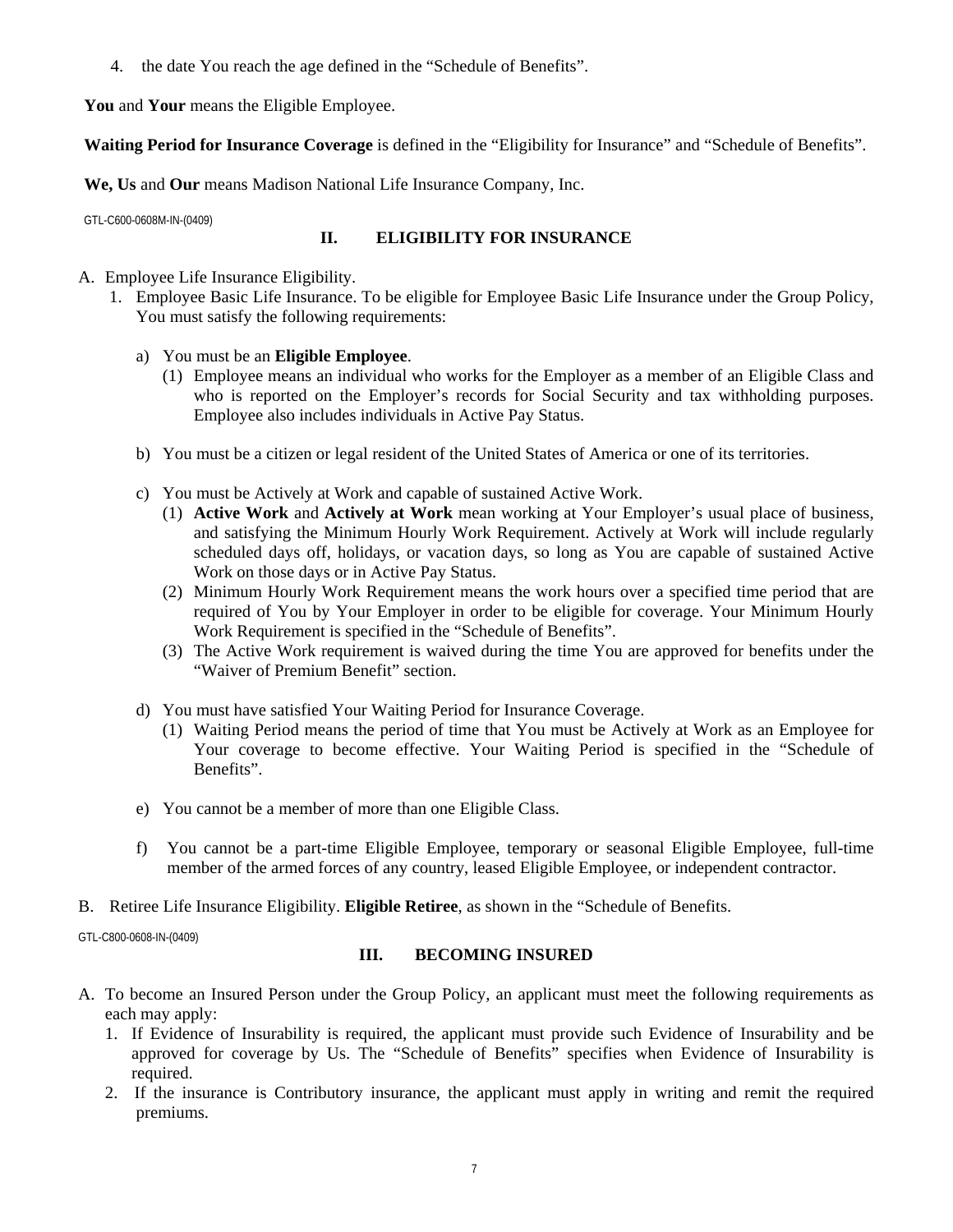# B. Effective Dates

- 1. Employee's Initial Enrollment
	- a. Noncontributory insurance not subject to Evidence of Insurability or which is subject to Evidence of Insurability and has been approved by Us, becomes effective on the date You become an Eligible Employee, or as specified by your Employer. However, if You initially waive participation in such coverage and then later wish to participate, applications for Noncontributory insurance will be subject to Evidence of Insurability and will become effective as shown below.
	- b. Contributory insurance subject to Evidence of Insurability, and Late Enrollee applications for coverage, become effective on the first day of the month immediately following the month in which the Evidence of Insurability is approved by Us, except that if such approval occurs on the first day of a month, such coverage becomes effective on that day.
	- c. Contributory insurance not subject to Evidence of Insurability, if You apply prior to, or within 31 calendar days commencing on, the date You become an Eligible Employee, Contributory insurance not subject to Evidence of Insurability becomes effective on the date You become an Eligible Employee. If You do not apply for Contributory insurance prior to, or within 31 days of becoming an Eligible Employee and subsequently wish to obtain such coverage, Evidence of Insurability will be required and Your coverage will become effective as provided in subsection b above.
- 2. Increases in Insurance
	- a. Evidence of Insurability Required. An increase of insurance that is subject to Evidence of Insurability becomes effective on the first day of the month immediately following the month in which the Evidence of Insurability is approved by Us, except that if such approval occurs on the first day of a month, such coverage becomes effective on that day.
	- b. Evidence of Insurability Not Required. An increase of insurance that is not subject to Evidence of Insurability becomes effective as follows:
		- 1) Based on change in Your classification, age or earnings on the date of such change ;
		- 2) Addition of a Dependent: on the date the Dependent becomes an Eligible Dependent, if You apply within 31 days of such date. Applicant will be treated as a Late Enrollee if application is not made timely. However, while Your Dependent Life Insurance is in effect, each new Dependent becomes insured immediately.
- 3. Decreases in Insurance
	- a. A decrease in life insurance based on a change in Your classification, earnings, age or Your Dependent's age, becomes effective on the date of the change.
	- b. Any other decrease in insurance becomes effective on the first day of the calendar month following the date Your Employer receives Your written request for the decrease, except that if such event occurs on the first day of a month, the decrease in coverage becomes effective on that day.
- 4. Delayed Effective Date. If You are incapable of sustained Active Work due to Injury or Physical Disease on the day before the scheduled effective date of Your insurance or the effective date of a change in Your insurance, such insurance will not become effective until the day after You are capable of sustained Active Work and complete one day of Active Work as an Eligible Employee.
- 5. If Your coverage ends, You may become covered again, subject to the following:
	- a. If Your coverage ends because You fail to make the required contribution while on an approved Family Medical Leave of absence, and then You return to Active Work and enroll for coverage within 31 days of the earlier of a) the end of the period of leave You and Your Employer agreed upon, or b) the end of the 12-week period following the date Your leave began, then the Waiting Period will be waived. Coverage is limited to what You had in effect prior to coverage ending or the coverage that is now available for Your Class, as determined by Us.
	- b. In all other cases, if Your coverage ends because You fail to make the required contribution, You must provide Evidence of Insurability to become covered again.
	- c. In no event will insurance coverage be retroactive.
	- d. If You cease to be an Eligible Employee and coverage ends, and then You return to Active Work with the Employer again within 3 months, the Waiting Period will be waived on the first day of Your return to Active Work.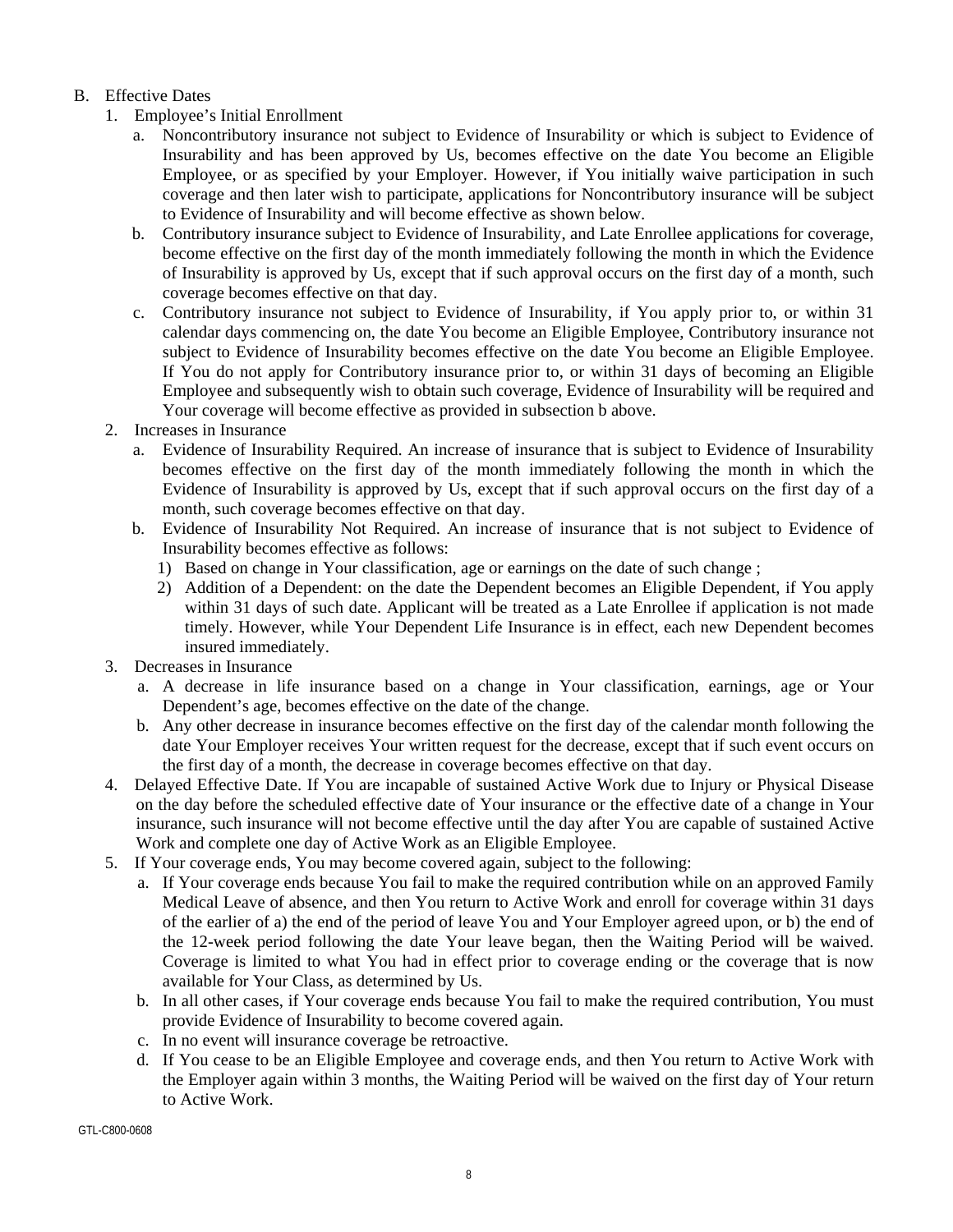# **IV. WHEN COVERAGE ENDS**

- A. Except as otherwise provided for under this Certificate, coverage will cease on the earliest of the following to occur:
	- 1. the date the Group Policy terminates or the date Your Employer's coverage under the Group Policy terminates;
	- 2. the date You cease to be an Eligible Employee, unless you remain in Active Pay Status;
	- 3. if premium is not paid when required, the last day of the period for which premium was paid;
	- 4. the date You become eligible for coverage as an employee under another group term life insurance policy;
	- 5. if You are a contract Eligible Employee not returning to work as an Eligible Employee the next contract year, the earlier of the following:
		- a) the date You become employed with another employer;
		- b) Your Retirement Date, unless You become insured for Retiree Life Insurance under the Group Policy;
		- c) expiration of the current contract year;
	- 6. Your Retirement Date, unless You become insured for Retiree Life Insurance under the Group Policy.
	- 7. for AD&D coverage, the earlier of the date Your corresponding life insurance ends, the date you are no longer Actively at Work, or the date Your Waiver of Premium Benefit begins;
	- 8. the date you are no longer in Active Pay Status.
- B. Retiree Life Insurance will cease as specified in the "Schedule of Benefits".
- C. Approved FMLA Leave of Absence Contributory or Noncontributory Coverage
	- 1. With regard to the Federal Family and Medical Leave Act (FMLA) of 1993, as amended, the Employer and Employee must be eligible for FMLA in order to receive it. If You are on an approved FMLA leave, coverage will continue until the later of the leave period required by FMLA or the leave period required by applicable state law, provided that :
		- a) The FMLA leave is approved in advance by the Employer and such approval includes documentation of the beginning and ending dates of the FMLA leave; and
		- b) The documentation of the advance approval of the FMLA leave beginning and end dates is available to Us at Our request; and
		- c) FMLA leaves of absence and the right to continue coverage during FMLA leaves are available to all Employees in the same Eligible Class under the Group Policy; and
		- d) the Employer remits the required premium for coverage.
- D. Paid Leave of Absence. If You are on a paid leave of absence, coverage will continue subject to the following:
	- 1. Noncontributory coverage
		- a) Coverage will continue provided that:
			- (1) The paid leave of absence is approved in advance by the Employer and such approval includes documentation of the beginning and ending dates of the paid leave of absence; and
			- (2) The documentation of the advance approval of the paid leave of absence beginning and end dates is available to Us at Our request; and
			- (3) paid leaves of absence and the right to continue coverage during paid leaves are available to all Employees in the same Eligible Class under the Group Policy; and
			- (4) the Employer remits the required premium for coverage.
		- b) Unless You return to active, eligible status on or before the date the paid leave of absence is scheduled to end, coverage extended during a paid leave of absence will terminate on the earlier of:
			- (1) the date the paid leave of absence is scheduled to end; or
			- (2) 12 months from the date the paid leave of absence began; or
			- (3) upon termination of employment with the Employer.
	- 2. Contributory Coverage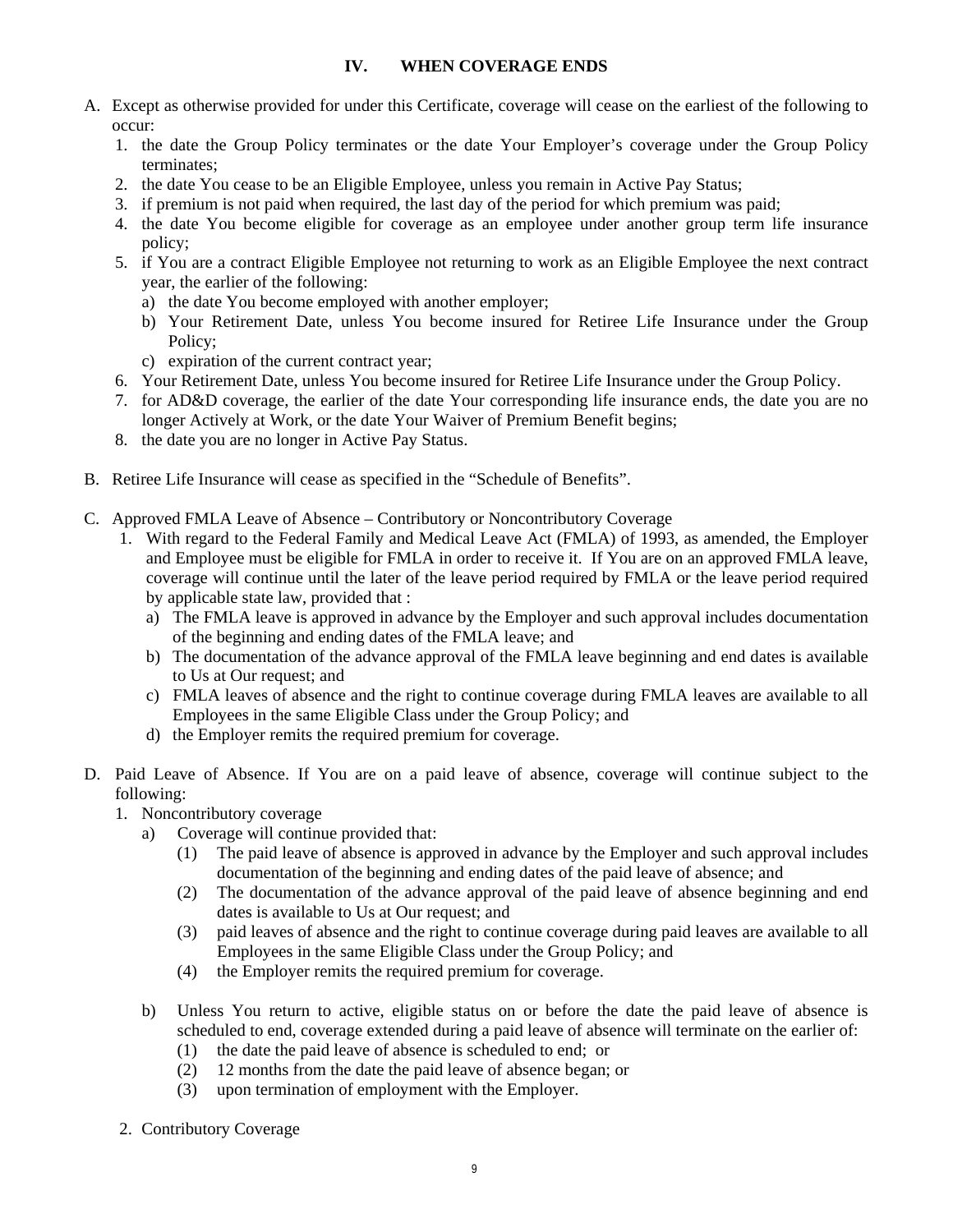- a) Coverage will continue provided that:
	- (1) The paid leave of absence is approved in advance by the Employer and such approval includes documentation of the beginning and ending dates of the paid leave of absence; and
	- (2) The documentation of the advance approval of the paid leave of absence beginning and end dates is available to Us at Our request; and
	- (3) paid leaves of absence and the right to continue coverage during paid leaves of absence are available to all Employees in the same Eligible Class under the Group Policy; and
	- (4) You continue to pay the required premium to the Employer without interruption and the Employer continues to remit premium to Us on Your behalf.
- b) Unless You return to active, eligible status on or before the date the paid leave of absence is scheduled to end, coverage extended during a paid leave of absence will terminate on:
	- (1) the date the paid leave of absence is scheduled to end;
	- (2) 12 months from the date the paid leave of absence began; or
	- (3) upon termination of employment with the Employer; or
	- (4) the date You fail to pay the premium as required.
- c) If You choose not to continue coverage or Your coverage terminates during a paid leave of absence and You subsequently wish to obtain coverage, You will be treated as a Late Enrollee and be required to provide Evidence of Insurability.
- E. Unpaid Leave of Absence If You are on an unpaid leave of absence, coverage will continue subject to the following:
	- 1. Noncontributory Coverage
		- a) Coverage will continue provided that:
			- (1) The unpaid leave of absence is approved in advance by the Employer and such approval includes documentation of the beginning and ending dates of the unpaid leave of absence; and
			- (2) The documentation of the advance approval of the unpaid leave of absence beginning and end dates is available to Us at Our request; and
			- (3) unpaid leaves of absence and the right to continue coverage during unpaid leaves of absence are available to all Employees in the same Eligible Class under the Group Policy; and
			- (4) the Employer remits the required premium for coverage.
		- b) Unless You return to active, eligible status on or before the date the unpaid leave of absence is scheduled to end, coverage extended during an unpaid leave of absence will terminate on the earlier of:
			- (1) the date the unpaid leave of absence is scheduled to end; or
			- (2) 12 months from the date the unpaid leave of absence began; or
			- (3) upon termination of employment with the Employer.
	- 2. Contributory Coverage
		- a) Coverage will continue provided that:
			- (1) The unpaid leave of absence is approved in advance by the Employer and such approval includes documentation of the beginning and ending dates of the unpaid leave of absence; and
			- (2) The documentation of the advance approval of the unpaid leave of absence beginning and end dates is available to Us at Our request; and
			- (3) unpaid leaves of absence and the right to continue coverage during unpaid leave of absence are available to all Employees in the same Eligible Class under the Group Policy; and
			- (4) You continue to pay the required premium to the Employer without interruption and the Employer continues to remit premium to Us on Your behalf.
		- b) Unless You return to active, eligible status on or before the date the unpaid leave of absence is scheduled to end, coverage extended during an unpaid leave of absence will terminate on the earlier of:
			- (1) the date the unpaid leave of absence is scheduled to end;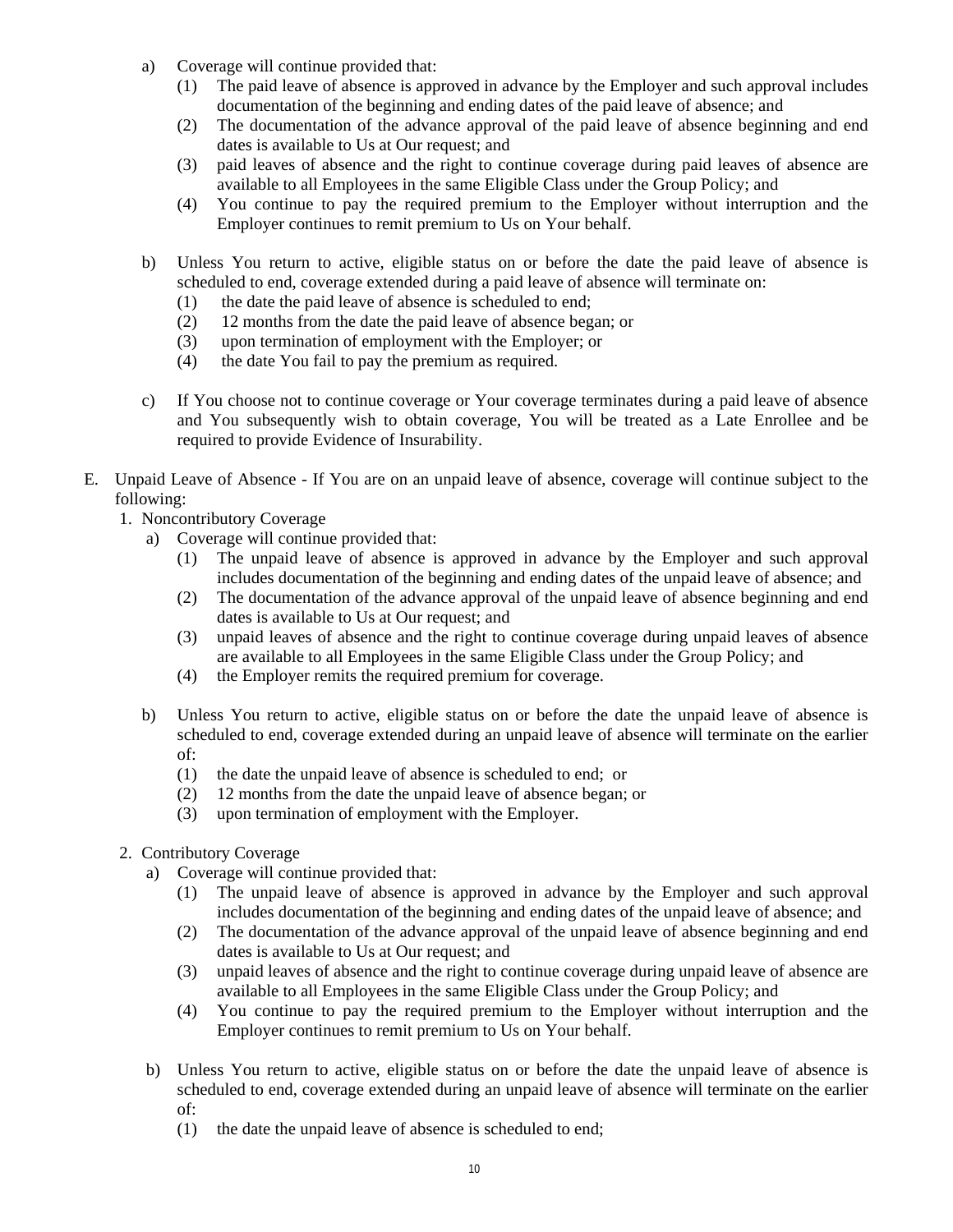- (2) 12 months from the date the unpaid leave of absence began; or
- (3) upon termination of employment with the Employer; or
- (4) the date You fail to pay the premium as required.
- c) If You choose not to continue coverage or Your coverage terminates during an unpaid leave of absence and You subsequently wish to obtain coverage, You will be treated as a Late Enrollee and be required to provide Evidence of Insurability.
- F. Termination or Amendment of the Group Policy and Employer Coverage
	- 1. The Group Policy may be terminated, changed or amended in whole or in part by Us or the Policyholder according to the terms of the Group Policy. Any such change or amendment may apply to current or future Employers and eligible persons covered under the Group Policy or to any separate classes or categories thereof. An Employer's coverage under the Group Policy may be terminated, changed or amended in whole or in part by Us or the Employer according to the terms of the Group Policy.
	- 2. We may change the Group Policy and any Employer's coverage under the Group Policy in whole or in part: (i) when any change or clarification in law or governmental regulation affects Our obligations under the Group Policy, or (ii) with the Policyholder's or Employer's consent.
	- 3. We may terminate an Employer's coverage on any premium due date by giving the Employer not less than 60 days advance notice. An Employer may terminate coverage under the Group Policy in whole, and may terminate insurance for any class or group of eligible persons, at any time by giving Us advanced written notice at least 60 days prior to such termination. Insurance will terminate automatically for nonpayment of premium.
	- 4. Benefits are limited to the terms of Your Employer's coverage under the Group Policy, including any valid amendments. No change or amendment of Your Employer's coverage under the Group Policy will be valid unless it is approved in writing by one of Our executive officers and delivered to Your Employer. The Policyholder, Your Employer and their Eligible Employees or representatives have no right or authority to change or amend the Group Policy or Your Employer's coverage under the Group Policy or to waive any terms or provisions thereof without Our signed, written approval.

GTL-C800-0608-IN-(0409) Rev 4/1/11

# **V. LIFE INSURANCE - WAIVER OF PREMIUM BENEFIT**

- A. Waiver of Premium Definitions
	- 1. **Elimination Period** means the period of 9 months beginning on the date You become Disabled.
	- 2. **Life Insurance** under this Waiver of Premium Benefit means all of the Life Insurance, as listed in the Schedule of Benefits, in force under the Group Policy on the day before the day You become Disabled.
	- 3. **Proof of Disability** means documented clinical findings that prove that You are Disabled.
- B. Waiver of Premium does not apply to AD&D Insurance, Dependent Life, Supplemental Life, Retiree Life Insurance or Paid Up Life Insurance.
- C. Your Life Insurance will be continued as provided for under this section without payment of premium, if all of the following conditions are met:
	- 1. You become Disabled prior to age 60 while insured under the Group Policy;
	- 2. You remain Disabled without interruption for the duration of the Elimination Period;
	- 3. You provide Us with written notice of Your Disability within the later of 30 days after the end of Your Elimination Period or an approved leave of absence not to exceed 12 months;
	- 4. You provide Us with satisfactory written Proof of Disability within 3 months from the last day of the Elimination Period;
	- 5. Your claim is approved by Us.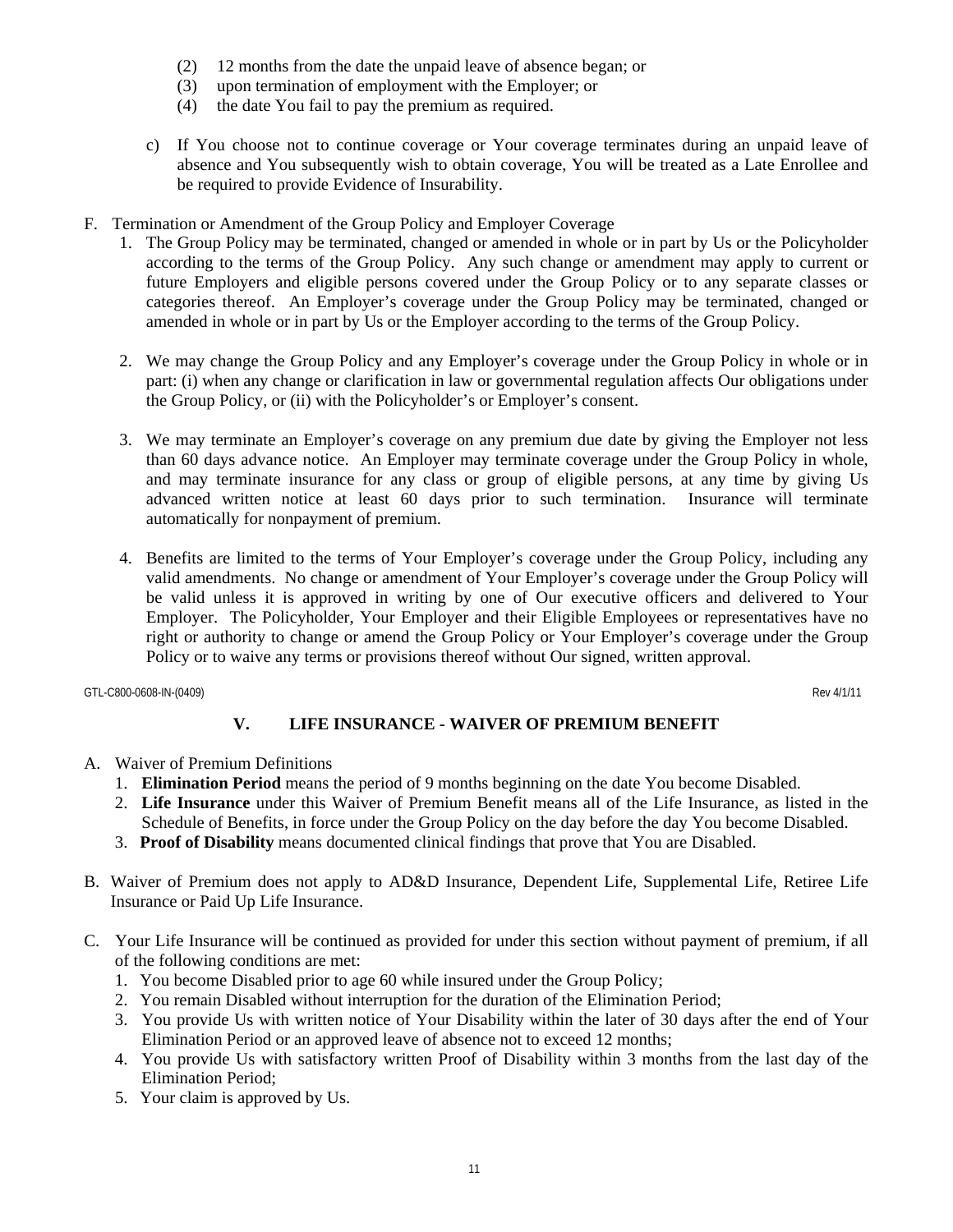- D. When the Waiver of Premium Benefit Begins. If You qualify and are approved for the Waiver of Premium Benefit, Your premium will be waived beginning on the first day of the month immediately following the end of Your Elimination Period.
- E. When Waiver of Premium Ends. Waiver of Premium ends on the earliest to occur of the following:
	- 1. The date You cease to be Disabled;
	- 2. The  $91<sup>st</sup>$  day following the date We mail to You a request for additional Proof of Disability with which You fail to comply;
	- 3. The date You refuse to submit to a medical examination or to cooperate with Our chosen health care provider;
	- 4. The date You refuse to submit to or undergo vocational rehabilitation (which determines employment opportunities, if any, for individuals with disabilities);
	- 5. The date at which You've resided outside of the United States of America, or one of its territories during any 6 consecutive months for which premium had been waived;
	- 6. The effective date of an individual life insurance policy issued to You under the "Life Insurance Conversion Benefit" section.
	- 7. The premium due date immediately prior to Your 70th birthday;;
- F. Premiums
	- 1. Premium payment must continue until the later of the end of Your Elimination Period or the date Your claim for the Waiver of Premium Benefit is approved by Us.
	- 2. If Your Waiver of Premium benefit terminates because You cease to be Disabled or You fail to submit to a medical exam or cooperate with the examiner, for coverage to continue, You must be an Eligible Employee and premiums must resume on the next premium due date, or You must continue coverage as provided for under the "Life Insurance Conversion Benefit" section.
	- 3. If We approve Your claim for the Waiver of Premium Benefit, We will refund up to 12 months of the premiums that were paid for Life Insurance in place after the date You became Disabled.
- G. Amount of Insurance
	- 1. The amount of Life Insurance continued under the Waiver of Premium Benefit is the amount in effect on the day before You became Disabled, if you were Actively at Work.
	- 2. Insurance will be reduced or terminated according to the Group Policy provisions in effect on the day before You became Disabled.
	- 3. Your Life Insurance amount will not increase while Your Life Insurance premiums are being waived.
- H. We will not waive premiums if Your Disability results from intentionally self-inflicted Injuries or Physical Diseases, while sane or insane, or from Your voluntary participation in an illegal activity.
- I. If You die during the Elimination Period and are otherwise eligible for the Waiver of Premium Benefit, the Elimination Period will not apply.
- J. We may require further Proof of Disability in intervals that are reasonable based on Your type of Disability.
- K. Investigation Of Claim

With respect to benefits that are claimed during an Insured Person's lifetime, We may require him or her to undergo examination at reasonable intervals, at Our expense. Any such examinations will be conducted by appropriate Physician of Our choice. We may deny or suspend benefits if You fail to attend an examination, or do not give full effort and cooperation to the examiner.

GTL-C900-0608

# **VI. LIFE INSURANCE - ACCELERATED (LIVING) BENEFIT**

**Terminally Ill** and **Terminal Illness** mean a medical condition that is expected to result in Your death within 12 months.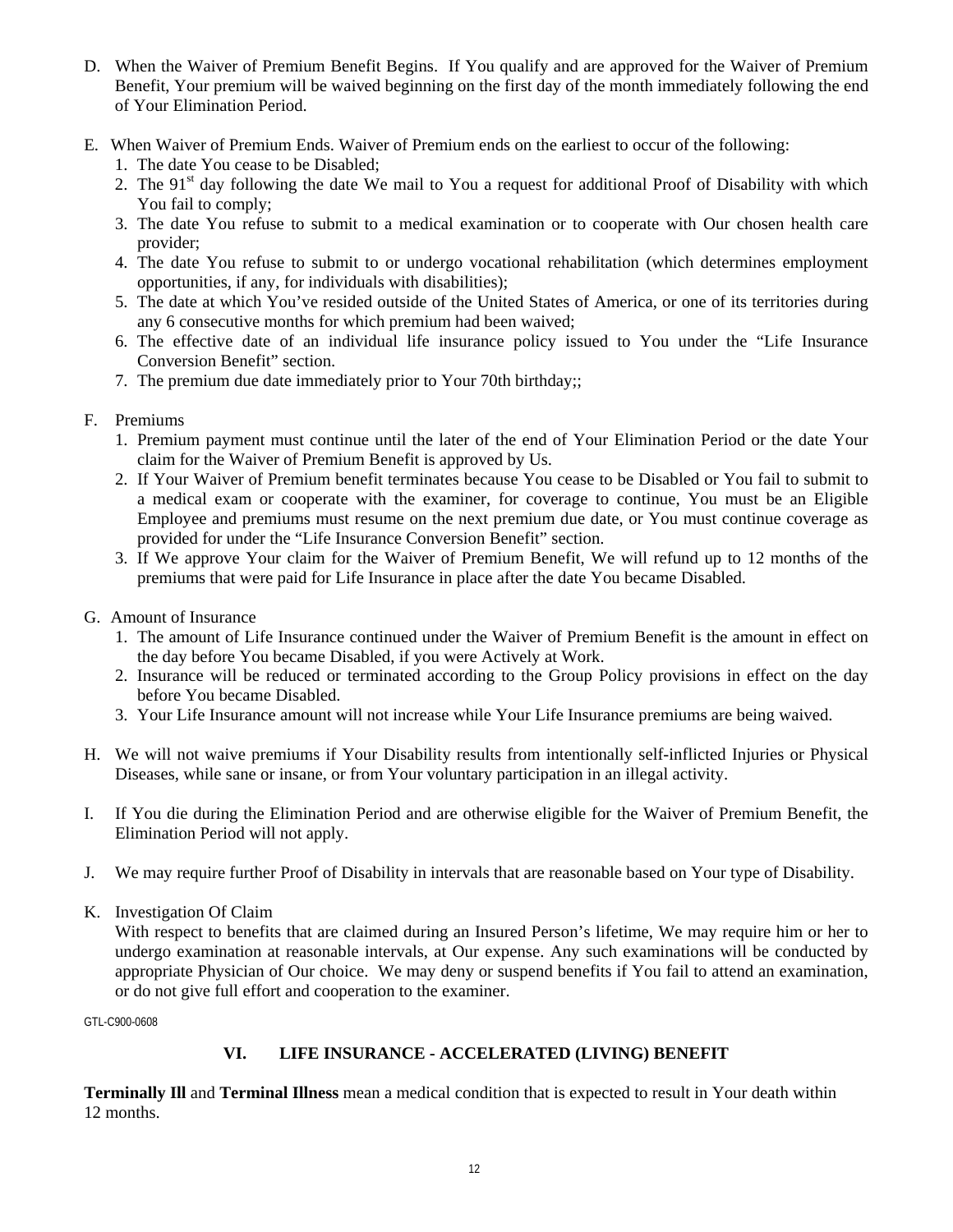- A. If You become Terminally Ill while covered for life insurance under the Group Policy You may elect to receive the Living Benefit as provided for under this section.
- B. The Living Benefit will be an amount equal to 75% of Your Employee Basic Life Insurance in effect on the date Your election is made, subject to a minimum of \$5,000 and a maximum of \$250,000. The amount payable will be equal to the Living Benefit less applicable amounts, if any, charged for an investment loss (interest) and administrative fees.
- C. The payment will be made in one lump sum to You or to the payee You appropriately assign.
- D. The Living Benefit will not be available if:
	- 1. You have any portion of any Life Insurance or ownership rights thereof absolutely or irrevocably assigned or transferred;
	- 2. You have made an irrevocable beneficiary designation;
	- 3. the insurance proceeds are subject to a court order under a divorce decree, separate maintenance agreement or property settlement agreement;
	- 4. You have filed for bankruptcy, unless You give Us written approval from the bankruptcy court for payment of the Living Benefit;
- E. No payment will be made under this election unless and until We receive and approve of all of the following:
	- 1. Your signed and notarized election of this option on a form furnished by Us;
	- 2. signed and witnessed written statements of all irrevocable beneficiaries and assignees (and Spouse in marital property states) consenting to Your election of this option; and
	- 3. satisfactory written proof from a Physician other than Yourself or a member of Your or Your Spouse's immediate family that You have been diagnosed as being Terminally Ill and that You are of sound mind and under no constraint or undue influence.
- F. We may require a second opinion and examination of Your condition at Our own expense by a Physician of Our choice.
- G. Payment of the Living Benefit will reduce correspondingly the face amount of Your life insurance benefits under the Group Policy. This will result in reduced life insurance proceeds payable to Your beneficiary at Your death. Furthermore, any amount of insurance that would otherwise be continued will be reduced proportionately, as will the maximum face amount available under the "Life Insurance Conversion Benefit" section.
- H. Premium payments must continue to be paid for Your life insurance unless You qualify to have Your life insurance premium waived. The premium due will be based on the amount of insurance remaining in force after deducting the amount of the Living Benefit.
- I. Payment of the Living Benefit will not affect the amount of, or change an existing beneficiary designation for, the AD&D Benefit, if any, in effect and kept in force under the Group Policy.
- J. Your election together with Our payment of the Living Benefit constitute a valid and effective beneficiary designation change, but only with respect to the specified life insurance benefits, and only to the extent affected by the Living Benefit payment, and applicable interest and fees, if any, charged thereon.
- K. Payment of the Living Benefit will be exempt from the claims of creditors and from legal process to the extent permitted by law.
- L. All other provisions of the Group Policy, including the effective date provisions of any benefit increases and the provisions on benefit reductions because of amendments to the plan or benefit classification changes or Your attained age, remain valid and in effect. Any such life insurance benefit reduction will be calculated based on Your life insurance amount in effect immediately before the Living Benefit payment.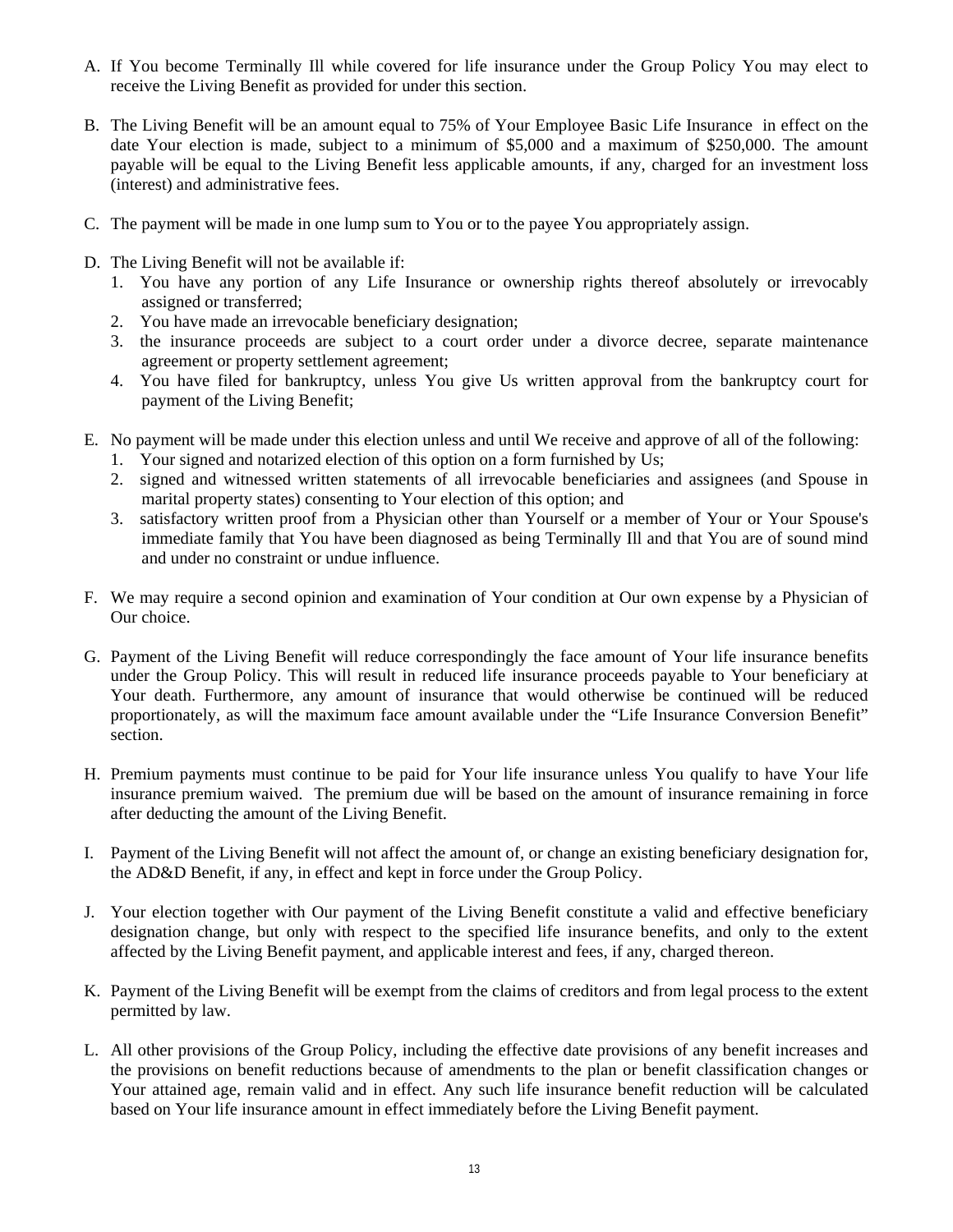# **IMPORTANT: YOU MUST READ (OR HAVE READ TO YOU), UNDERSTAND, AND, WHERE APPLICABLE, AGREE WITH THE INFORMATION CONTAINED BELOW BEFORE YOU DECIDE WHETHER TO REQUEST THE ACCELERATED DEATH / LIVING BENEFIT PAYMENT.**

The accelerated death / living benefit is a benefit payable under the Policy's Employee Only Life Insurance Coverage to an insured employee during his or her lifetime. The benefit amount is determined based on a specified portion of the employee's basic group life insurance benefit in effect on the accelerated death / living benefit payment date. The company will charge interest and certain administrative fees, as outlined below.

Only those insured employees meeting all the conditions described in the Policy's accelerated death / living benefits provision (or Endorsement) may elect this benefit option. Benefit payment is not automatic; you must elect to receive the accelerated benefit by completing and providing the Company with all the required documents and proofs as described in such provision. No payment will be made unless and until the Company receives and approves of your election.

Please carefully consider the following important aspects of accelerated death / living benefit:

- 1. Receipt of the accelerated death / living benefit payment by you or your designated assignee(s) could be taxable as income to you. We advise that you seek assistance from a competent tax advisor before you decide to elect this option.
- 2. Receipt of the accelerated death / living benefit payment may adversely affect the recipient's eligibility for Medicaid or other federal or state government benefits or entitlement.
- 3. The accelerated death / living benefit payment will reduce the face amount of the basic life insurance benefit, and thus reduce correspondingly the life insurance proceeds payable to your beneficiary (ies) upon your death. The reduction will be equal to the sum of the following amounts:
	- a. an amount paid under the accelerated death / living benefit option; plus
	- b. an interest charge on the benefit amount paid commencing the payment date of your death, calculated at the interest rate described in 4 below; plus
	- c. a one-time fee of **\$50.00** for setting up administrative procedures to process your accelerated death / living benefit request and its payment.
- 4. The Company will charge interest on the accelerated death / living benefit at the rate of **9%** per annum. The interest for the first 12-month period will be determined and charged in advance. The Company will make an interest adjustment upon your death. (If the insured dies before the end of the first 12-month period, the company will refund the unearned portion of the interest charged. If the insured dies after the end of the first 12-month period, the company will assess against the remaining life insurance proceeds the interest accrued after the end of the first 13-month period.)
- 5. The Company's approval or payment of the accelerated death / living benefit does not operate to waive the required monthly premium payment for your remaining life insurance, accidental death and dismemberment, and any other insurance coverages. You and/or your employer must continue paying the required monthly premium to keep in force such insurance coverages. Failure to do so will cause such insurance coverages to end.
- 6. The Company reserves the right to periodically evaluate your health and medical conditions. It may require you to be examined, but not more than once in any six-month period, by a physician(s) of our choice at our expense.

GTL-C1000-0608-IN

# **VII. LIFE INSURANCE CONVERSION BENEFIT**

- A. When Coverage Ends.
	- 1. If an Insured Person's coverage under the Policy ends, the Insured Person may, as described below, apply for Our individual life insurance policy without submitting Evidence of Insurability.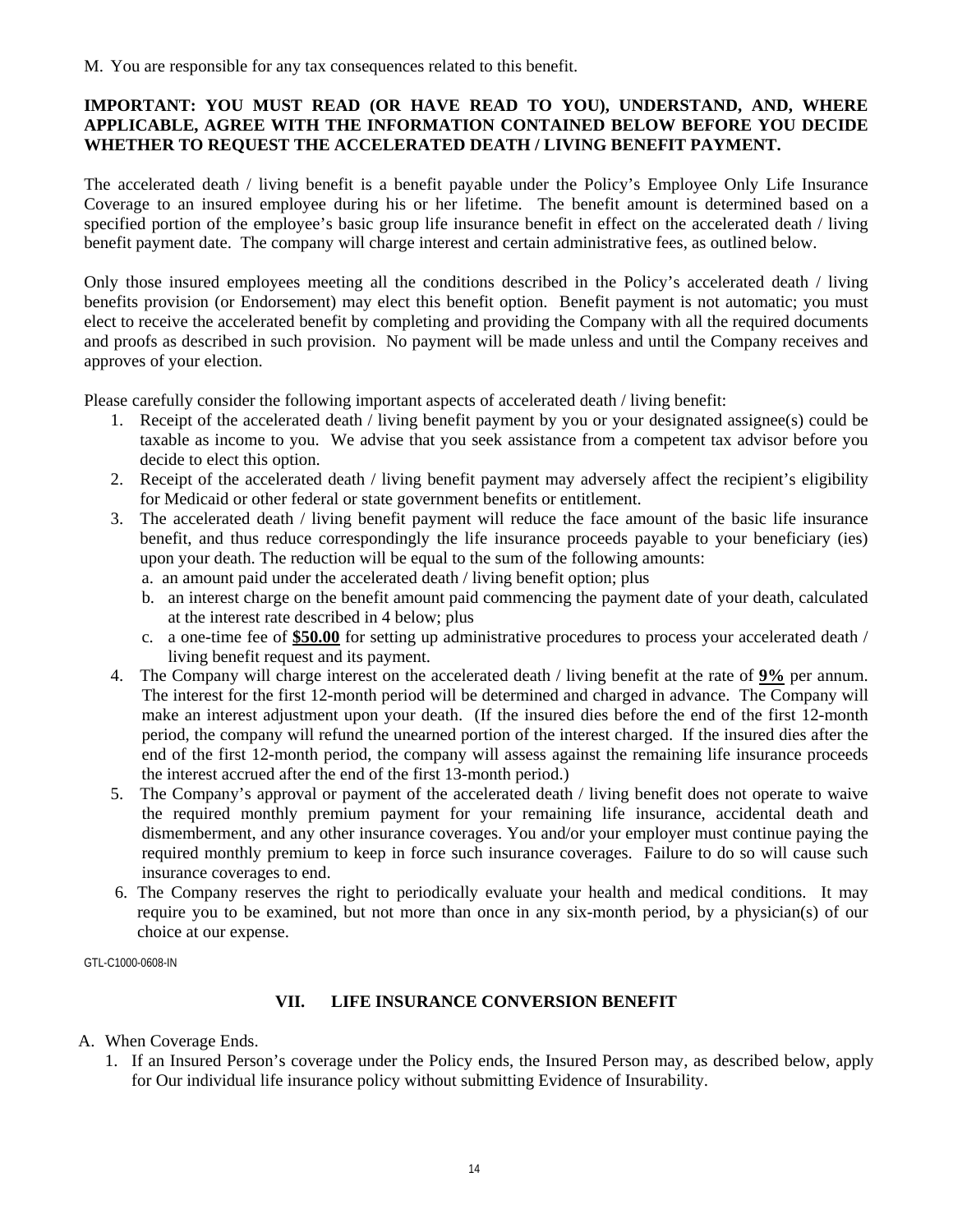- a. The Insured Person must complete an application, pay the first premium, and send them to Us within the 31-day period immediately following the date coverage ends under the Policy (the Conversion Period).
- b. The individual policy will become effective on the first day following the date coverage under the Policy ends.
- c. The Insured Person may convert all or part of the amount of life insurance benefit, as shown in the "Schedule of Benefits".
- 2. If an Insured Person has been insured under the Policy for at least five years and is no longer eligible due to cancellation of the Policy or cancellation of the class of insureds in which the Employee belonged, an Insured Person may convert the lesser of: (1) \$10,000 or (2) all or part of the amount for which the Insured Person is no longer eligible for under the Policy.
- B. Premiums.
	- 1. Premiums for such individual life policy will be based on: (1) Our usual rate for the amount and type of individual policy; (2) the Insured Person's class of risk; and (3) the Insured Person's attained age.
	- 2. If an Insured Person dies during the Conversion Period, the maximum amount of life insurance to which he or she would have been entitled to under such individual policy shall be payable as a claim under the Group Policy, whether or not application for the individual policy or the payment of the first premium has been made.
	- 3. The rights or benefits granted under this provision are in lieu of any other rights or benefits granted under the Group Policy.

GTL-C1300-0608

# **VIII. ACCIDENTAL DEATH & DISMEMBERMENT INSURANCE**

- A. If an Insured Person has an Accident while insured for Accidental Death and Dismemberment (AD&D) Insurance and the Accident results in a Loss (as defined below), We will pay benefits according to the terms of the Group Policy after We receive Proof of Loss.
- B. Eligibility. An Insured Person must be a member of a class that is eligible for AD&D coverage under the Group Policy as specified in the "Schedule of Benefits".
- C. Definitions for AD&D Insurance
	- 1. **Loss** means Loss of one or more of the body parts or bodily functions listed under "AD&D Benefit" below, or as otherwise provided for under this "Accidental Death and Dismemberment Insurance" section, which:
		- a. is caused solely and directly by an Accident;
		- b. occurs independently of all other causes;
		- c. occurs within 365 days after the Accident; and
		- d. while the Insured Person is covered under the Group Policy.
	- 2. **Accident:** A sudden, unexpected and unforeseen, identifiable event causing bodily Injury, directly produced by specific accidental contact with another body or object. The Accident must occur while You are covered under the Group Policy.
	- 3. With respect to a hand or foot, Loss means actual and permanent severance from the body at or above the wrist or ankle joint.
	- 4. With respect to sight, speech or hearing, Loss means entire and irrecoverable Loss of that function.
- D. **AD&D Benefit.** The AD&D Benefit is equal to a percentage of the AD&D Insurance Amount in effect on the date of the Accident, subject to the AD&D Reduction Schedule provision set forth in the "Schedule of Benefits". The AD&D Insurance Amount is shown in the "Schedule of Benefits". The percentage is shown below.

| Covered Losses: | Maximum Amount Pavable |
|-----------------|------------------------|
|                 |                        |
|                 |                        |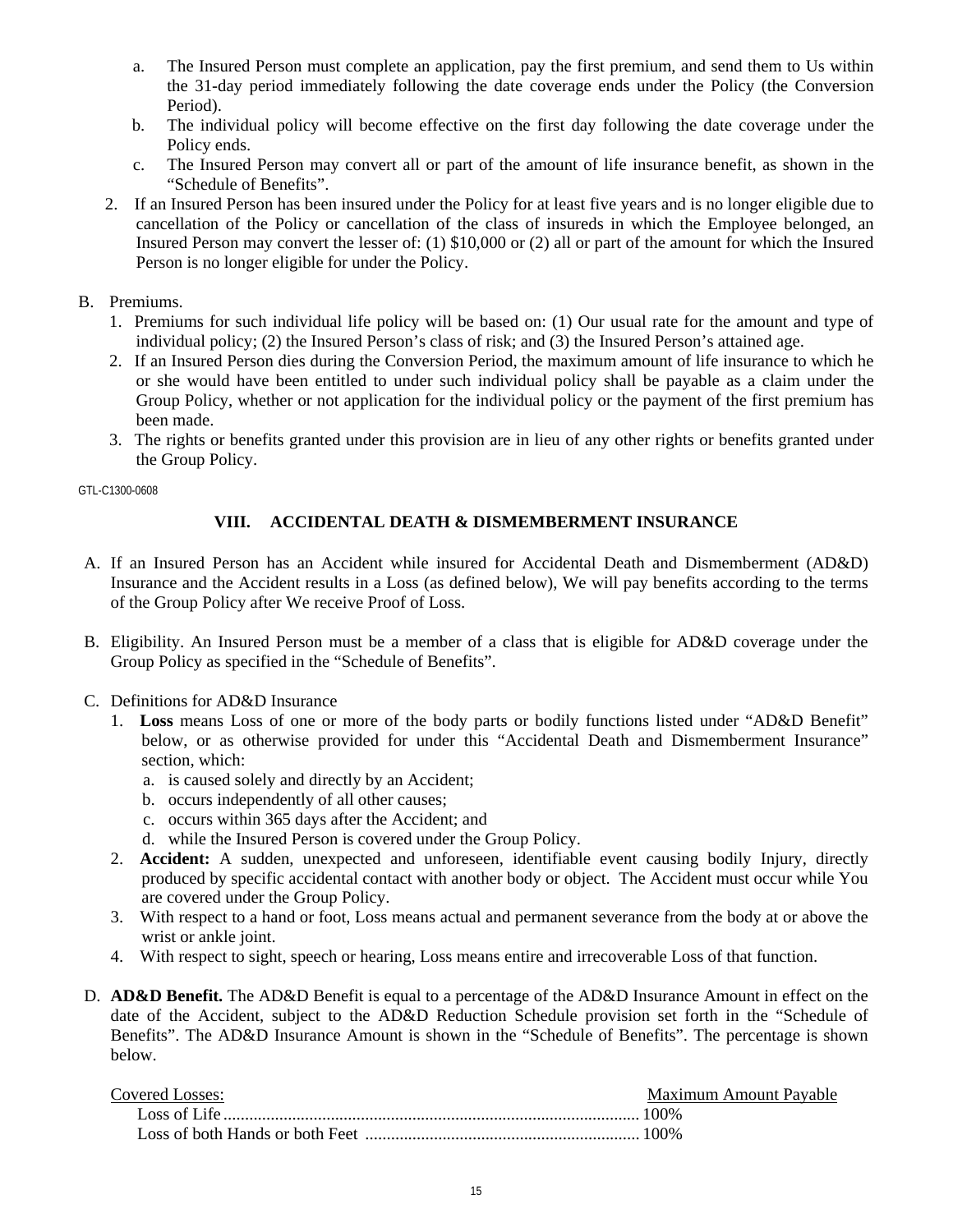E. Unless otherwise specified, no more than 100% of the applicable AD&D Insurance Amount will be paid for all Losses resulting from one Accident. If an age reduction applies, the benefit reduces on the date You attain that age.

GTL-C1600-0608

- F. Additional AD&D Benefits
	- 1. Disappearance Benefit. If an Insured Person disappears as the result of an accidental wrecking, sinking or disappearance of a conveyance in which he or she is riding, and his or her body is not found within 365 days after the date of disappearance, it will be presumed, subject to no evidence to the contrary and subject to all of the provisions of this Certificate, that the Insured Person is dead and has died as a result of an accidental bodily Injury.
	- 2. Felonious Assault Benefit. We will pay an additional 5% of the amount of benefit payable if You incur a Loss as a result of a felonious assault inflicted upon Yourself. The felonious assault must be inflicted by someone other than fellow Eligible Employees or members of Your family or household and while You are working on Your Employer's premises. A report of the criminal activity is required to have been filed with the appropriate law enforcement authority within 48 hours of the incident. The criminal and civil codes where the felonious assault or attempt was perpetrated shall be the basis for interpretation of the terms used in this paragraph.

### 3. Seat Belt Benefit.

**Seat Belt** means a properly installed Seat Belt, lap and shoulder restraint, or other restraint approved by the National Highway Traffic Safety Administration.

**Automobile** means a motor vehicle licensed for use on public highways

- a. We will pay a Seat Belt Benefit if:
	- 1) an Insured Person who is covered by the Seat Belt Benefit dies as a result of an Automobile Accident for which an AD&D Benefit is payable; and
	- 2) such Insured Person was wearing a Seat Belt at the time of the Accident, as evidenced by a police accident report.
- b. We will not pay a Seat Belt Benefit with respect to an Insured Person if the Automobile Accident:
	- 1) occurs when the Automobile driven by such Insured Person is being used for racing, stunting or exhibition work;
	- 2) occurs when such Insured Person is in violation of any traffic laws of the jurisdiction in which the Automobile is being operated; or
	- 3) occurs while such Insured Person is driving legally intoxicated as defined by the laws of the jurisdiction in which the vehicle was being operated.
- c. Amount of Benefit. The Seat Belt Benefit is paid in addition to the AD&D Benefit paid because of the Insured Person's accidental death and equals the lesser of the following:
	- 1) \$25,000; or
	- 2) 10% of the applicable AD&D Insurance Amount.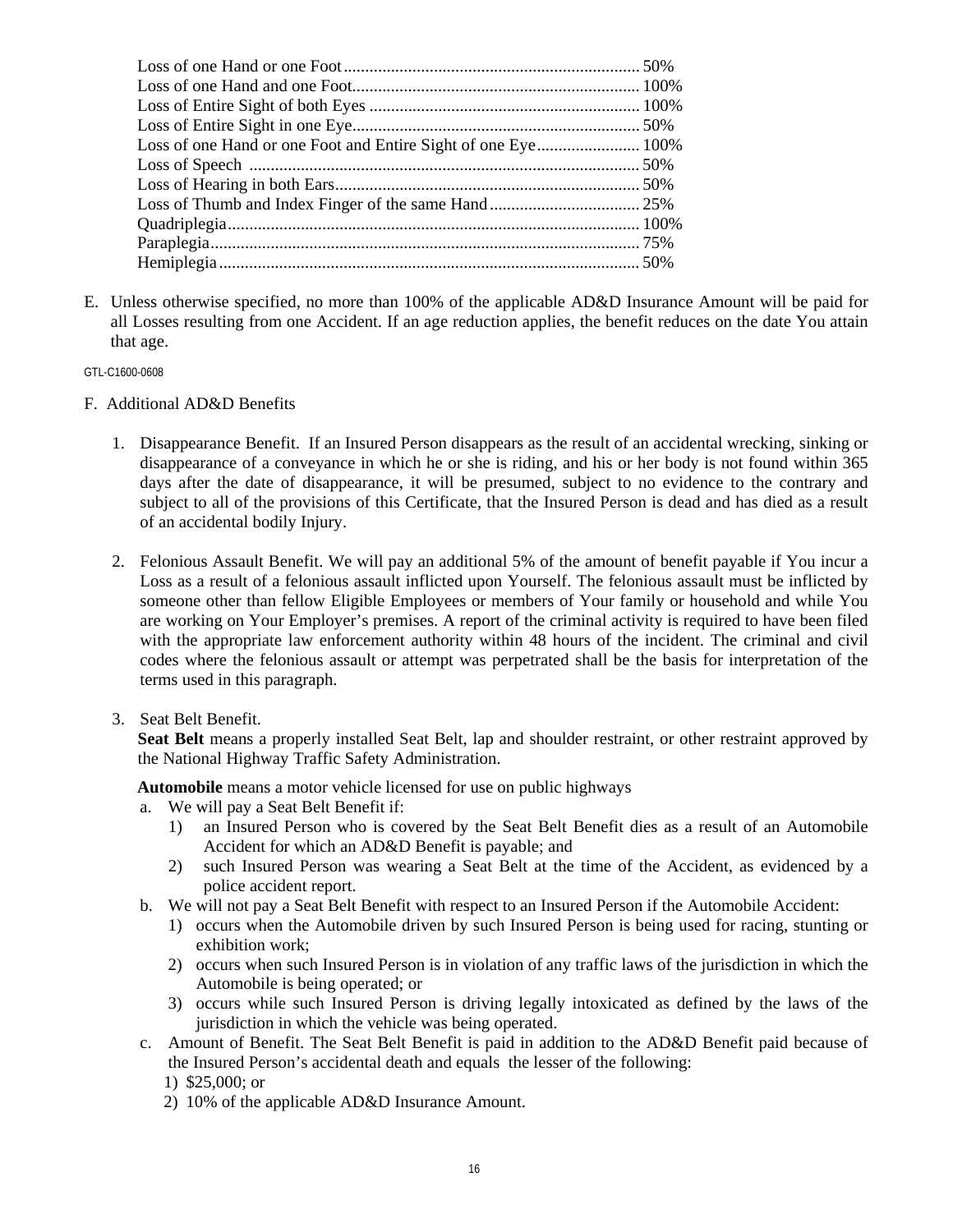- 4. Air Bag Benefit
	- a. **Air Bag** means an Automobile safety device consisting of a bag designed to inflate automatically especially in front of an occupant in case of collision. We will pay an Air Bag Benefit for an Insured Person if:
		- 1) the private passenger car was equipped with an airbag for the seat in which the Insured Person was seated; and
		- 2) the seatbelt(s) was in use and properly fastened at the time of the covered Accident.
	- b. We will not pay an Air Bag Benefit with respect to an Insured Person if:
		- 1) the Automobile Accident occurs when the Automobile driven by such Insured Person is being used for racing, stunting or exhibition work;
		- 2) the Automobile Accident occurs when such Insured Person is in violation of any traffic laws of the jurisdiction in which the Automobile is being operated; or
		- 3) the Automobile Accident occurs while such Insured Person is driving legally intoxicated as defined by the laws of the jurisdiction in which the vehicle was being operated.
		- 4) the Insured Person was the driver of the private passenger car and did not hold a valid driver's license at the time of the Accident;
		- 5) We determine that the airbag(s) had been disengaged prior to the Accident.
	- c. Amount of Benefit. The Air Bag Benefit is paid in addition to the AD&D Benefit paid because of the Insured Person's accidental death and equals the lesser of the following:
		- 1) \$5,000; or
		- 2) 5% of the applicable AD&D Insurance Amount.

#### GTL-C1700-0608

- 5. Spouse Training Benefit
	- a. In addition to Your AD&D Benefit, We will pay the actual cost incurred by Your Dependent Spouse who enrolls in a professional or trade school training program within 365 days from the date of the Accident which caused the accidental bodily Injury not to exceed the maximum set forth below, if:
		- 1) You die as a result of an accidental bodily Injury;
		- 2) Your Spouse enrolls in a professional or trade school training program for the purpose of obtaining an independent source of support and maintenance.
	- b. The maximum Spouse Training Benefit amount is the lesser of 100% of Your AD&D Insurance Amount or \$5,000.
- 6. Education Benefit
	- a. We will pay an Education Benefit, in addition to Your AD&D Benefit, on behalf of each Child who is enrolled in an accredited institution at the time of Your death, subject to the following requirements:
		- 1) You died as the result of an accidental bodily Injury within 365 days after the date of the event causing Your Injury;
		- 2) The event causing Your accidental bodily Injury occurred while You were insured under the Group Policy for AD&D Insurance; and
		- 3) Your Child furnishes proof of continuing eligibility for the Education Benefit within 30 days of Our request for such information.
		- 4) The maximum benefit amount per semester is \$1,000.
		- 5) The number of benefit payments is limited to 8 payments per lifetime.
		- 6) The aggregate benefit amount is limited to \$8,000.
		- 7) The maximum benefit period is 4 years from the date the first benefit payment has been made.
- 7. Repatriation Benefit

If an amount is payable under this Group Policy for Your Loss of life which occurred at least 150 miles away from Your permanent place of residence, We will pay for all customary and reasonable expenses incurred for preparation of the body and its transportation to the place of burial or cremation, up to a maximum of \$5,000.

8. Fare Paying Passenger Benefit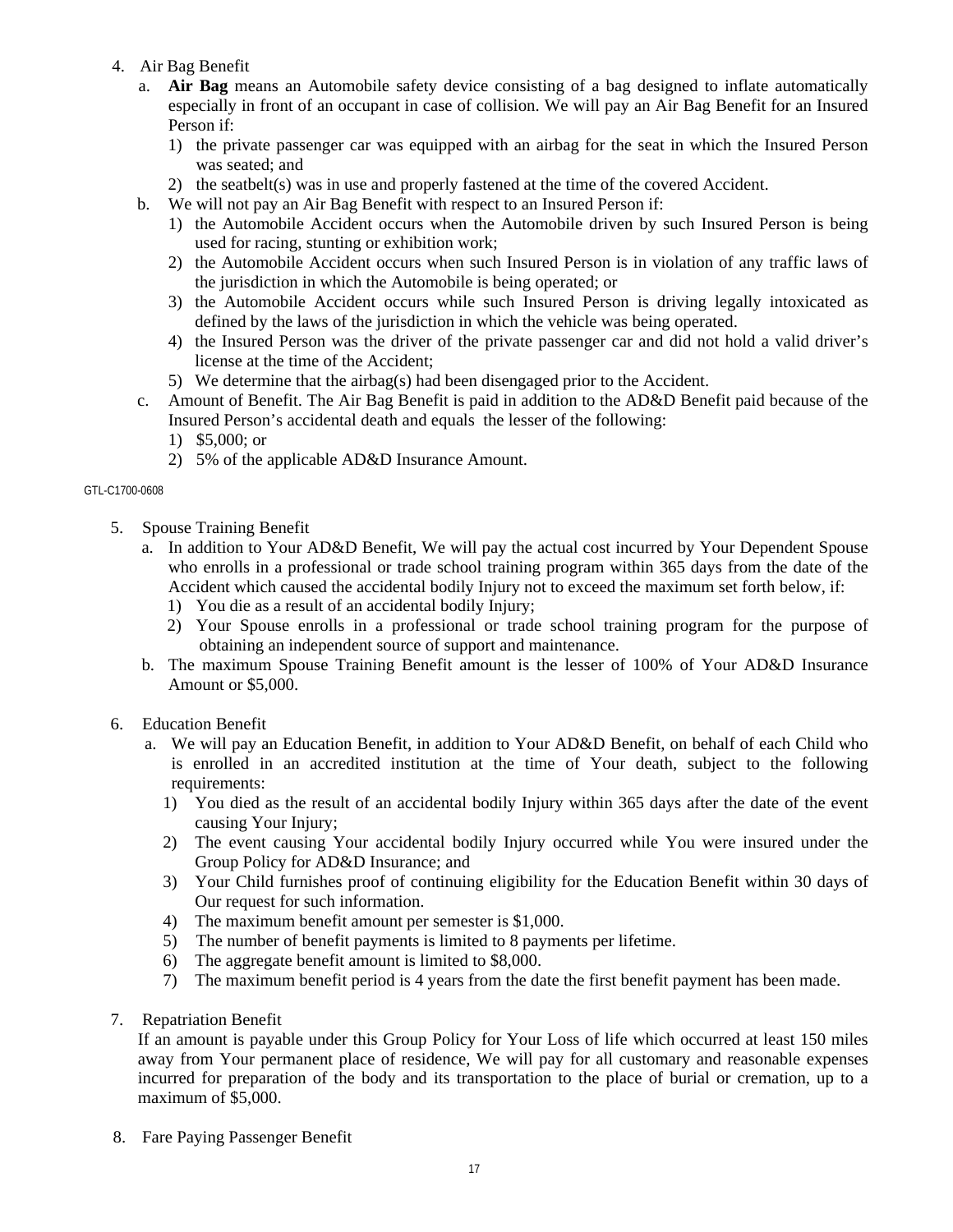We will double the AD&D benefit, to a maximum of \$50,000, if Your death occurs as a result of an accidental Injury while traveling as a fare paying passenger on a public conveyance.

9. Day Care Benefit

If You or Your Dependent Spouse die as a result, and within 365 days, of an accidental death, payable under this Certificate, the surviving spouse, who must be a Beneficiary under this Certificate, may be eligible for reimbursement for any incurred day care expense. To be eligible for reimbursement for an incurred day care expense, the Child must be between the ages of birth to 12 years, at the date of Your or Your Dependent Spouse's accidental death, and must be enrolled with a legally licensed child care provider, which is not a member of Your or Your Spouse's immediate family.

The annual Day Care Benefit is subject to a maximum of 5 consecutive years, and payable at the lesser of:

- a. 100% of Your AD&D benefit;
- b. actual incurred expenses; or
- c. \$3,000.

GTL-C2000-0608

- G. AD&D Insurance Exclusions. No AD&D Benefit is payable if the Loss is caused or contributed to by any of the following:
	- 1. War or Act of War. War means a state or period of declared or undeclared war whether civil or international, or any substantial armed conflict with organized forces of a military nature between nations, states or parties;
	- 2. Suicide, attempted suicide or other intentionally self-inflicted Injury, while sane or insane, within the first 2 years of coverage;
	- 3. Committing or attempting to commit a felony or assault, or actively participating in a violent disorder or riot. Actively participating does not include being at the scene of a violent disorder or riot while performing Your official duties;
	- 4. Any Injury sustained while under the voluntary use or consumption of any poison, illegal drugs, or controlled substance, unless used or consumed according to the directions of a Physician;
	- 5. Physical Disease existing at the time of the Accident;
	- 6. Medical negligence and malpractice;
	- 7. Any Accident involving racing or speeding contests;
	- 8. Injury sustained flying in an ultra light, hang gliding, parachuting or bungi-cord jumping, or by flight in a space craft or any craft designed for navigation above or beyond the earth's atmosphere;
	- 9. Bacterial infections (except due to accidental food poisoning or caused by an accidental wound);
	- 10. Any Loss incurred for which any government body or its agencies are liable while the insured is on active duty or training in the Armed Forces, National Guard or Reserves, of any state or country;
	- 11. Any Loss incurred while operating, riding in or descending from any aircraft, except as a fare-paying passenger on a commercial aircraft;.

GTL-C2100-0608

# **IX. CLAIMS PROVISIONS**

### A. Filing A Claim

- 1. To file a claim for benefits under this Certificate, the claimant (depending on the benefit the claimant could be an Insured Person, a beneficiary or personal representative of an Insured Person) must provide Us with Proof of Loss in a timely manner. Or, upon receipt of written notice of claim, We will send the claimant a Claim Form for filing Proof of Loss. If the claimant does not receive such forms within 15 days after the giving of such notice, the claimant can send us, without the Claim Form, the written proof covering the occurrence.
- 2. Proof of Loss.
	- a. Proof of Loss must be provided in writing to Us, at the claimant's expense, within 90 days after the date of the loss if reasonably possible. If that is not reasonably possible, Proof of Loss must be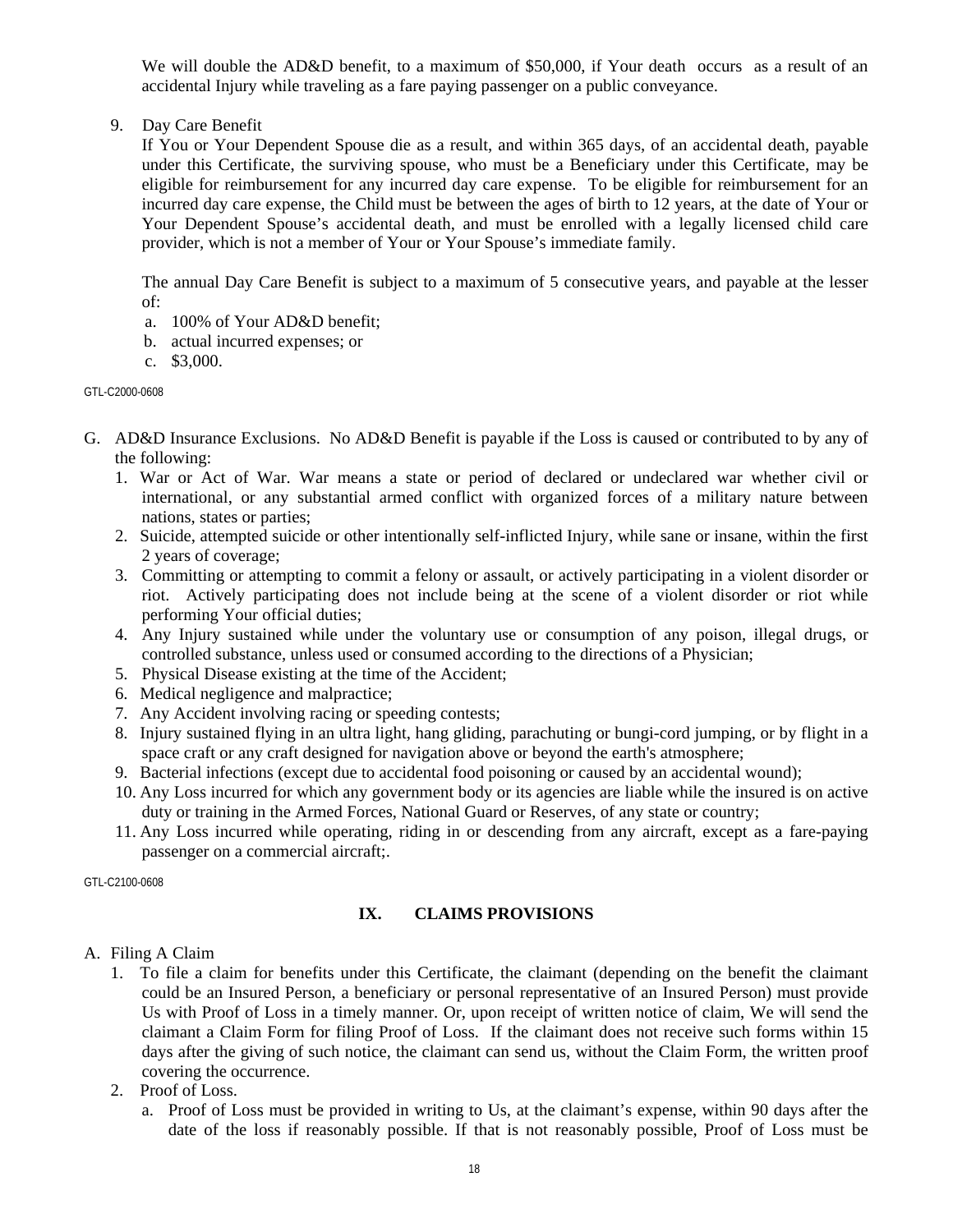provided no later than one year after expiration of that 90-day period, or the claim will be denied. The time limits under this section shall not apply while the claimant lacks legal capacity.

- b. **Proof of Loss** means satisfactory written proof that a loss occurred for which the Group Policy provides benefits, which is not subject to any exclusion, and which meets all other conditions for benefits. Proof of Loss includes any other information We may reasonably require in support of a claim for benefits under the Group Policy.
- B. Notice of Decision on Claim
	- 1. We will evaluate a claim for benefits promptly after We receive it. Within 30 days after We receive the claim We will send the claimant:
		- a. a written decision on the claim; or
		- b. a notice that We are extending the period to decide the claim for an additional 45 days.
	- 2. If the claim is approved, We will pay benefits within 30 days after the Proof of Loss requirement is satisfied.
	- 3. If We extend the period to decide the claim, We will notify the claimant of the following:
		- a. the reasons for the extension;
		- b. when We expect to decide the claim; and
		- c. any additional information We require to decide the claim.
	- 4. If We request additional information, the claimant will have 45 days to provide the information. If the claimant does not provide the requested information within 45 days, We may decide the claim based on the information We have received.
	- 5. If We deny any part of the claim, We will send the claimant a written notice of denial containing:
		- a. the reasons for Our decision;
		- b. reference to the parts of the Group Policy on which Our decision is based;
		- c. a description of any additional information required to support the claim;
		- d. information concerning the claimant's right to a review of Our decision.

### C. Payment of Claims.

Upon receipt of proper Proof of Loss, benefits will be paid within 30 days. If any claims payment interest accrues, interest will be paid in the amount determined by the State in which the claims are incurred.

Death Claims: If an Insured Person dies while insured for life insurance under the Group Policy, We will pay benefits according to the "Schedule of Benefits", after We receive Proof of Loss, as follows.

- 1. The death benefit will be paid in a single sum or by any other method agreeable to Us and the beneficiary. Payment of the benefit will extinguish Our liability under the Group Policy for which the death benefit has been paid.
- 2. No Surviving Beneficiary. If You do not name a beneficiary, or if You are not survived by any named beneficiary, benefits will be paid to Your estate.
- 3. Dependent Benefits. Dependent Life Insurance benefits that are payable, but unpaid at the Insured Person's death, will be paid in equal shares to the first surviving class of the following, if the Eligible Employee is dead:
	- a. The children of the Dependent.
	- b. The parents of the Dependent.
	- c. The Insured Person's estate.

 The following Dependent benefits, payable under the Group Policy, will be paid to the Eligible Employee if he or she is living:

- a. AD&D Insurance benefits;
- b. Life Insurance benefits;
- c. Supplemental Life Insurance benefits payable because of the death of Your insured Spouse or Child;
- d. Living Benefit.
- 4. Facility of Payment. If the benefits provided by the Group Policy are payable to the Insured Person's estate or to a beneficiary who is a minor or otherwise not legally competent to give a valid release, We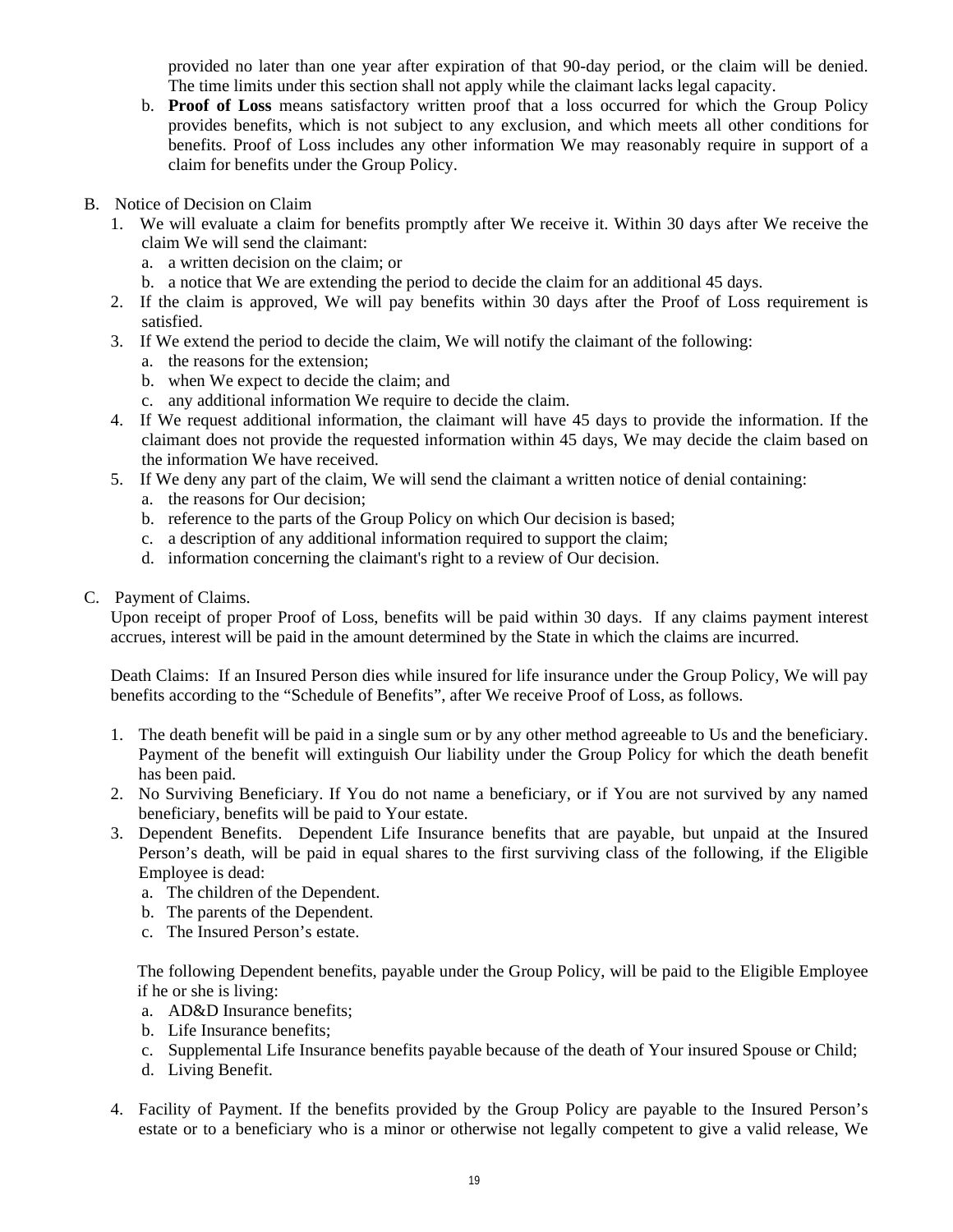may pay up to \$500 to any person related to the Insured Person by blood or marriage. Any payment made in good faith will fully release Us to the limit of the payment. If a beneficiary is a minor, or is not able to give a valid release for any payment of benefits made, We will pay the life proceeds to the legally appointed guardian. The guardian must provide Us with adequate written proof of such appointment. This provision does not prevent Us from making payment to or for the benefit of a minor beneficiary in accordance with the applicable state law. Payment made before We have received written notice at Our home office of a valid claim by some other person releases Us from further obligation.

- D. Review Procedure.
	- 1. If all or part of a claim is denied, the claimant may request a review. The claimant must request a review in writing within 60 days after receiving notice of the denial.
	- 2. The claimant may send Us written comments or other items to support the claim. The claimant may review and receive copies of any non-privileged information that is relevant to the request for review. There will be no charge for such copies. Our review will include any written comments or other items the claimant submits to support the claim.
	- 3. We will review the claim promptly after We receive the request. Within 60 days after We receive the request for review We will send the claimant:
		- a. a written decision on review; or
		- b. a notice that We are extending the review period for 60 days. If the extension is due to the claimant's failure to provide information necessary to decide the claim on review, the extended time period for review of the claim will not begin until the claimant provides the information or otherwise responds.
	- 4. If We extend the review period, We will notify the claimant of the following:
		- a. the reasons for the extension;
		- b. when We expect to decide the claim on review; and
		- c. any additional information We require to decide the claim.
	- 5. If We request additional information, the claimant will have 45 days to provide the information. If the claimant does not provide the requested information within 45 days, We may conclude Our review of the claim based on the information We have received.
	- 6. If We deny any part of the claim on review, the claimant will receive a written notice of denial containing:
		- a. the reasons for Our decision.
		- b. references to the provisions of the Group Policy on which Our decision is based.
		- c. information concerning the claimant's right to receive, free of charge, copies of non-privileged documents and records relevant to the claim.
	- 7. The Group Policy does not provide voluntary alternative dispute resolution options.

GTL-C2200-0608

# **X. GENERAL PROVISIONS**

- A. Naming a Beneficiary.
	- 1. At the time You became insured under the Group Policy, You should have named a beneficiary of the proceeds of Your life insurance on the enrollment form.
	- 2. You may have named primary beneficiaries and secondary beneficiaries. A secondary beneficiary will become a primary beneficiary if the named primary beneficiary is not living at the time of Your death. Two or more surviving primary beneficiaries will share equally, unless You specify otherwise.
	- 3. AD&D Insurance death benefits will be distributed according to the beneficiary designation of Your corresponding life insurance.
	- 4. You may change Your beneficiary designation at any time, subject to the following:
		- a) The designation must be made in writing on a form suitable to Us;
		- b) The designation must be dated and signed by You (and by your Spouse where required by law);
		- c) The designation must relate and refer to the insurance provided under the Group Policy;
		- d) If applicable, We must have the written consent of all irrevocable beneficiaries;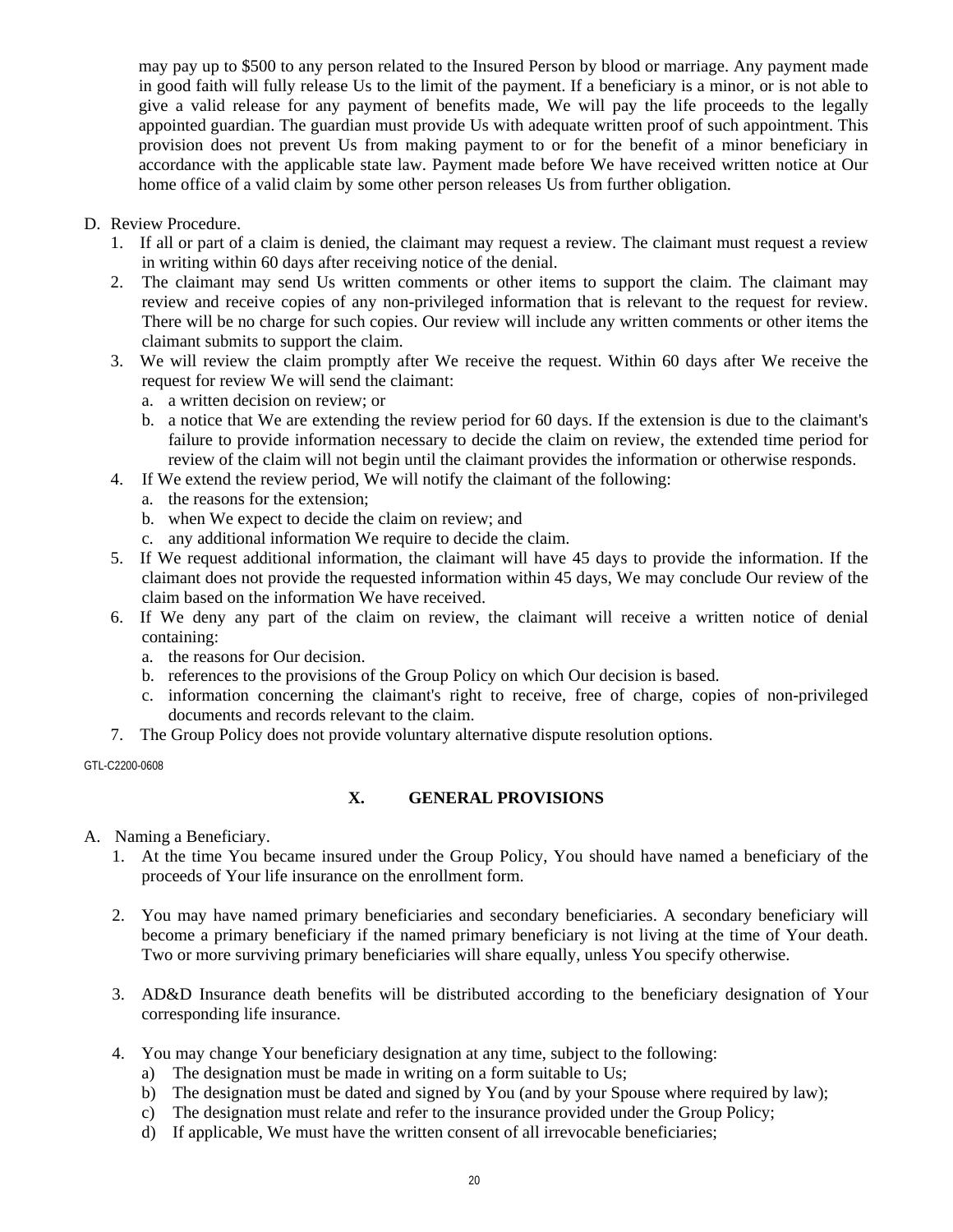- e) You must not have assigned the ownership of Your insurance.
- 5. When a valid change of beneficiary is received by Us, the change will relate back to and take effect as of the date it was signed. This is the case whether You are alive or not when We receive the request. Even though the change of beneficiary will relate back to the date it was signed, it will be without prejudice to Us on account of any payment We have already made.
- 6. If We approve it, a written designation signed and dated by You under the Prior Plan will be accepted as Your beneficiary designation under the Group Policy.
- B. Simultaneous Death Provision.

If a beneficiary dies on the same day You die, or within 120 hours from Your time of death, benefits will be paid as if that beneficiary had died before You, unless Proof of Loss with respect to Your death is delivered to Us before the date of the beneficiary's death.

- C. Entire Contract, Changes
	- 1. This Certificate, including the Enrollment Form, Group Policy and any Riders, Amendment or attached papers, if any, constitutes the entire contract of Insurance. No change in this Certificate shall be valid until approved by an executive officer of Our company and unless such approval is endorsed hereon or attached hereto. No agent has authority to change this Certificate or waive any of its provisions.
	- 2. Except for those functions which the Group Policy specifically reserves to the Policyholder or Employer, We have authority to control, manage, and interpret the Group Policy, to administer claims and to resolve all questions arising in the administration, interpretation and application of the Group Policy.
	- 3. Our authority includes, but is not limited to the following:
		- a) the right to resolve all matters when a review has been requested;
		- b) the right to establish and enforce rules and procedures for the administration of the Group Policy and any claim under it;
		- c) the right to determine eligibility for insurance, entitlement to benefits, the amount of benefits payable and the sufficiency and the amount of information We may reasonably require to make determinations.
- D. Incontestability of Insurance
	- 1. Any statement made to obtain or to increase insurance is a representation and not a warranty.
	- 2. No misrepresentation will be used as a basis for reducing or denying a claim or contesting the validity of insurance unless:
		- a) the insurance would not have been approved if We had known the truth; and
		- b) have given You or any other person claiming benefits a copy of the signed written instrument which contains the misrepresentation.
	- 3. After insurance has been in effect for 2 years, during the lifetime of the Insured Person, We will not use a misrepresentation as a basis for reducing or denying a claim, unless it was a fraudulent misrepresentation.
- E. Incontestability of the Group Policy or Employer Coverage under the Group Policy
	- 1. No misrepresentation by the Policyholder or Your Employer will be used as a basis for denying a claim, or for denying the validity of the Group Policy or Your Employer's coverage under the Group Policy unless:
		- a) the Group Policy would not have been issued or Your Employer's coverage under the Group Policy would not have been approved if We had known the truth; and
		- b) We have given the Policyholder or Employer a copy of a written instrument signed by the Policyholder or Employer which contains the misrepresentation.
	- 2. The validity of Your Employer's coverage under the Group Policy will not be contested after it has been in force for 2 years, except for nonpayment of premium or fraudulent misrepresentations.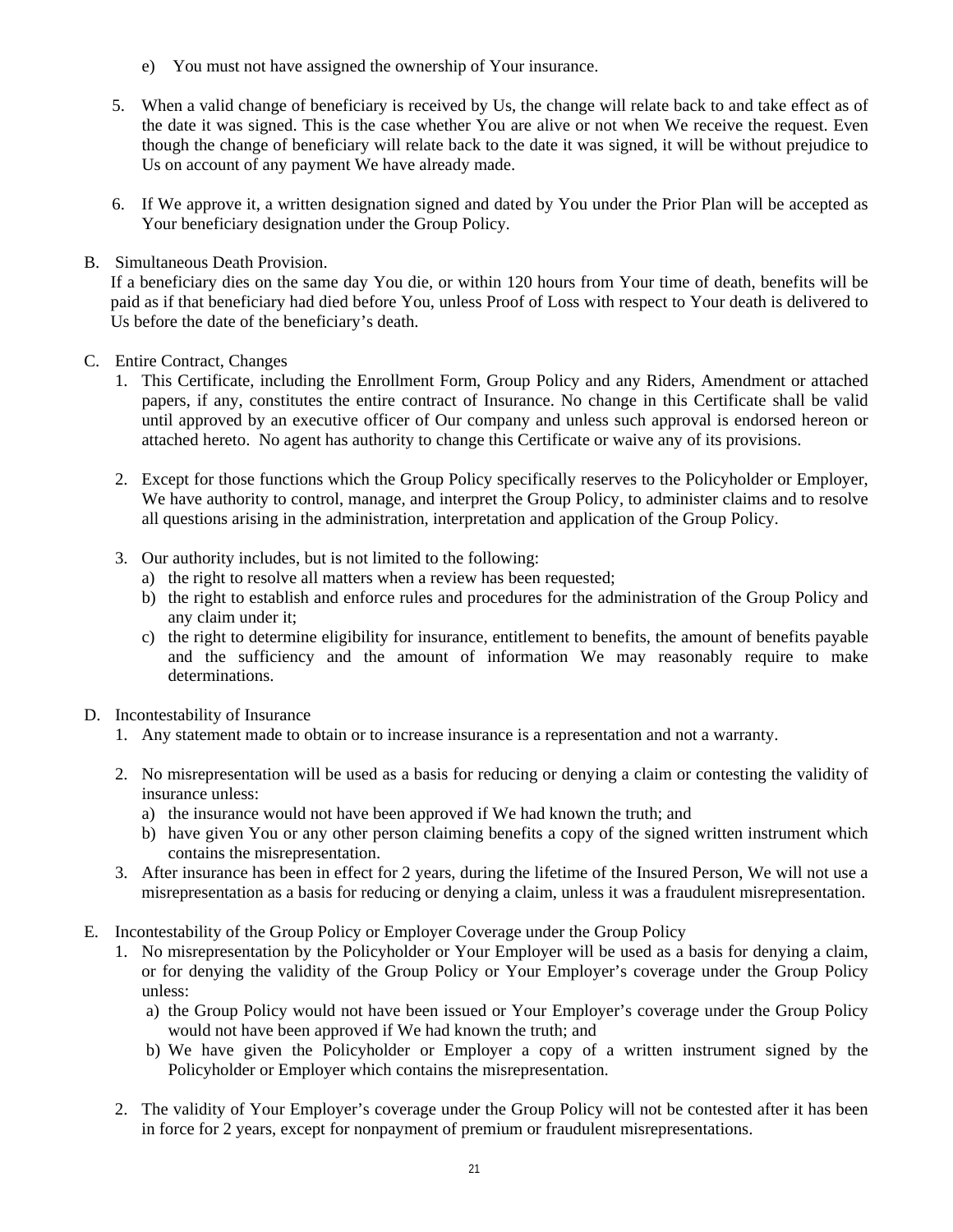# F. Clerical Error

- 1. Clerical error by Us, the Policyholder, Your Employer, or their respective Eligible Employees or representatives will not:
	- a) cause a person to become insured under the Group Policy or a provision of it.
	- b) invalidate insurance otherwise validly in force.
	- c) continue insurance otherwise validly terminated.
	- d) cause an Employer to obtain coverage under the Group Policy or a provision of it.
- 2. In the event that a clerical error results in an incorrect rate, We reserve the right to adjust the rate accordingly.
- 3. The payment of premium, by itself, will not obligate Us to provide benefits to anyone who is not eligible for coverage under the Group Policy.
- 4. Your Employer acts on its own behalf as Your agent, and not as Our agent. Your Employer has no authority to alter, expand or extend Our liability or to waive, modify or compromise any defense or right We may have under the Group Policy.
- G. Misstatement
	- 1. Age or Gender

If the age or gender, or both, of a person has been misstated, We will make an equitable adjustment of premiums, benefits or both. The adjustment will be based on:

- a) the amount of insurance based on the correct age and gender; and
- b) the difference between the premiums paid and the premiums which would have been paid if the age and gender had been correctly stated.
- 2. A legal action may not be brought to recover on this Certificate within 60 days after written Proof of Loss has been given as required. No such action may be brought after 3 years from the time written proof was required to be given.

# H. Assignment

An Insured may not assign any of his or her rights, privileges or benefits under the Group Policy, unless approved by Us.

I. Conformity With State Laws

If any provision of this Certificate is contrary to any law to which it is subject, such provision is hereby amended to conform to the minimum requirements of such law.

GTL-C2300-0608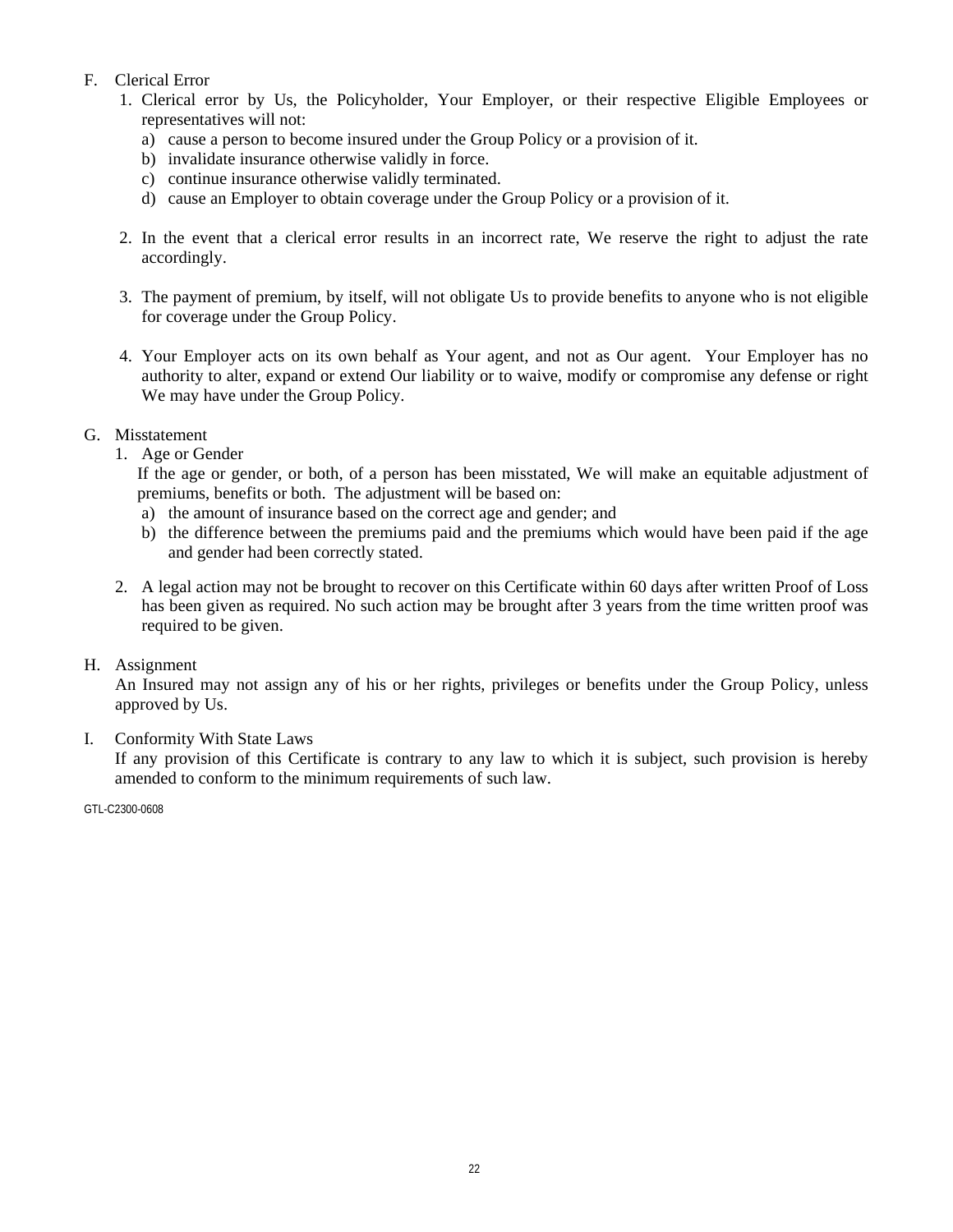# **MADISON NATIONAL LIFE INSURANCE COMPANY, INC.**

**Mailing: PO Box 5008, Madison, WI 53705 Phone: 1-800-356-9601**  Home Office: 1241 John Q. Hammons Drive, Madison, WI 53717

### **AMENDMENT #1 GROUP TERM LIFE INSURANCE ISSUED TO UNION NORTH UNITED SCHOOL CORP PLAN NUMBER 3658**

Class Number - Description: All Active Insured Classifications

This Amendment is made a part of the Group Term Life Certificate of Insurance ("Certificate") to which it is attached. The provisions of this Amendment are effective on April 1, 2011 and will expire concurrently with the Contract.

In consideration of issuance, the Certificate is hereby amended and modified, as follows:

Under section IV. WHEN COVERAGE ENDS, item A. 5. is hereby deleted in its entirety and is replaced with:

- 5. if You are a contract Eligible Employee, You have fulfilled Your contract and You are not returning to work as an Eligible Employee the next contract year, the earlier of the following:
	- a. the date You become employed with another employer;
	- b. expiration of the current contract year;

All other terms, provisions and conditions of the Certificate remain unchanged. Provisions under this Amendment are subject to all the terms and conditions, limitations and exclusions of the Certificate.

GTL-END-0410-C